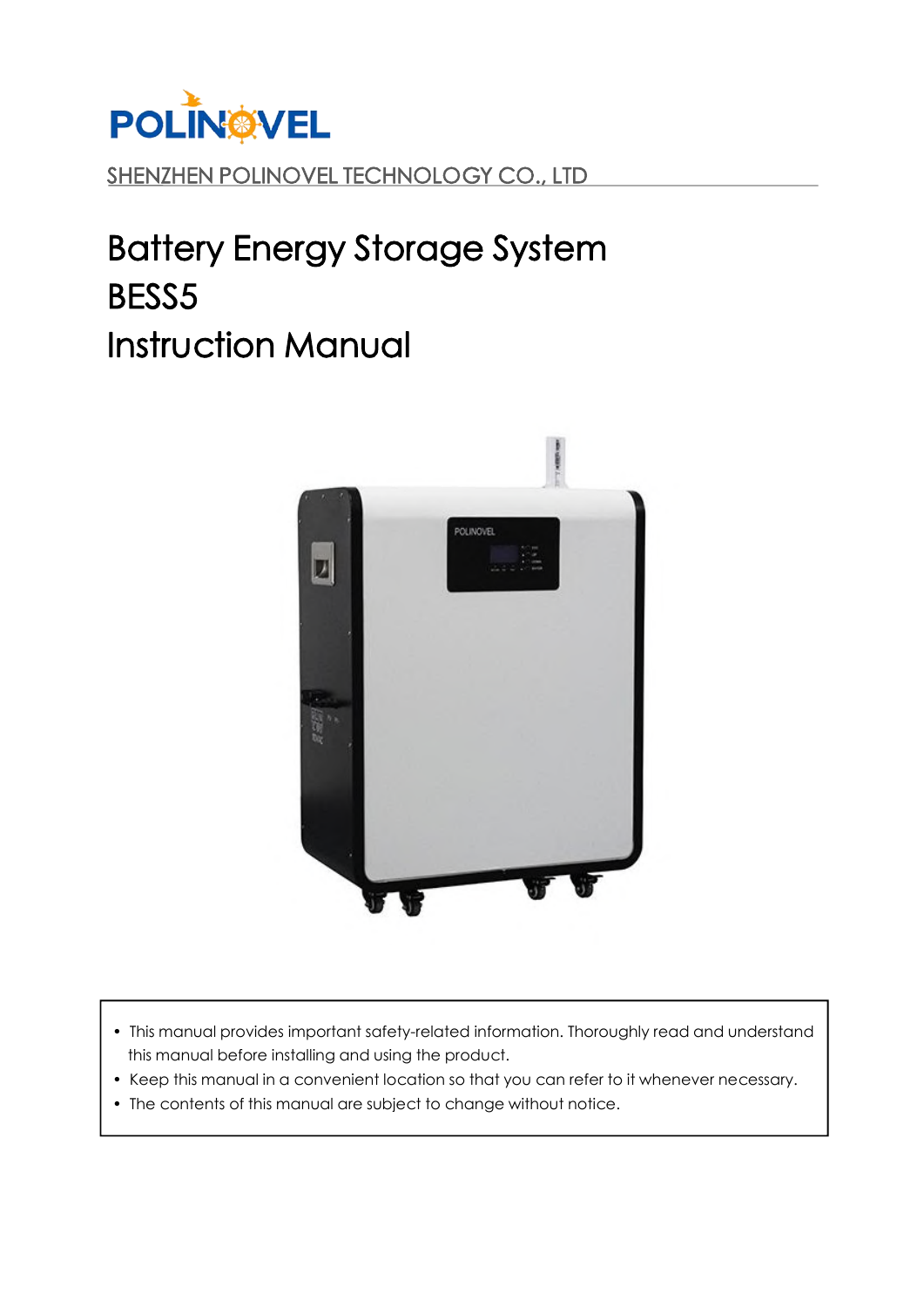## Features of this product

- Thank you for purchasing Polinovel's Battery Energy Storage System (BESS).
- This is a highly integrated multi-function BESS that integrates MPPT/PWM solar charging controller, high-frequency pure sine wave inverter and 5KWH lithium battery system.
- The entire system may require other equipment to achieve complete operation, such as photovoltaic modules, generators or public power grids, and household loads. Please consult your system integrator to obtain other system architectures that may be required according to your needs.
- The BESS protects computers and other devices from power failures, voltage variations, instantaneous voltage drops, and surge voltage such as that caused by lightning (a phenomenon in which extraordinary high voltage occurs instantaneously).
- Under normal conditions, commercial power is converted to direct current, and then it is converted back to a stable sine wave AC power before it is output. When a commercial power failure is detected, the unit switches to battery supply to provide continuous sine wave output. This is especially suitable for use where power supply conditions are poor (for example, when there are large variations in voltage).
- This BESS also integratesWIFI module, users can monitor the operating status of the the whole system anytime, anywhere through the mobile phone APP.
- Output capacity is 3000W for BESS5, and backup battery storage is 5KWH.
- Battery type is the long life cycle LiFePo4 lithium battery.

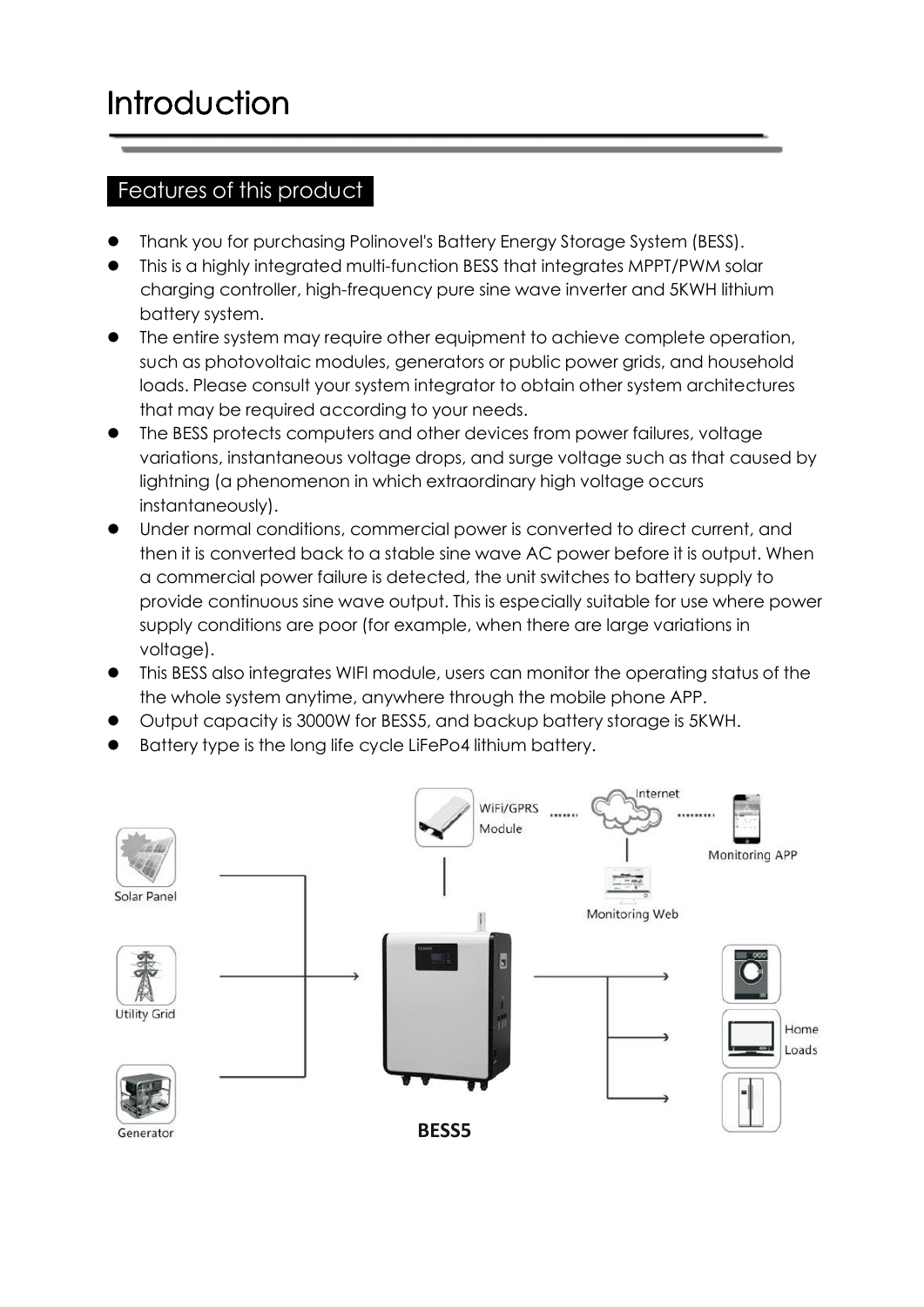### Notes on the use of the Energy Storage System

- This product is designed and manufactured for use with home appliance or consumer electronics, such as TV, personal computers, etc. Do not use it when very high reliability and safety are required as listed below.
	- Medical equipment that may cause death directly
	- Applications that may cause injury (applications that directly affect the operation and control of planes, ships, railroads, elevators, and so on)
	- Applications in which a failure of this product may cause significant damage or effect to the society and public (important computer systems, main communication equipment, public transportation systems, and so on)
	- Equipment with the same level of importance
- For equipment that greatly affects the safety of people and maintaining public functions, special considerations related to operation, maintenance, and management must be taken such as duplicating the system and emergency power generation facilities.
- Observe the contents of this manual such as the use conditions and environments.
- When you want to use this product for an important system that requires very high reliability, contact us:
- Do not modify/alter this product.

#### **Disclaimers**

We are not liable for any damage or secondary damage resulting from the use of our product, including malfunction and failure of equipment, connected devices, or software.

- Make sure to read the safety precautions before using the unit.
- In the event you transfer or sell this unit to a third party, please include all of the documentation that came with this unit. This is to ensure that the unit is used in line with the conditions described in the included documentation. This manual contains important safety-related information. Please read and understand the contents of the manual before beginning operation. If you discover any omissions or errors in the manual, please contact the shop of purchase.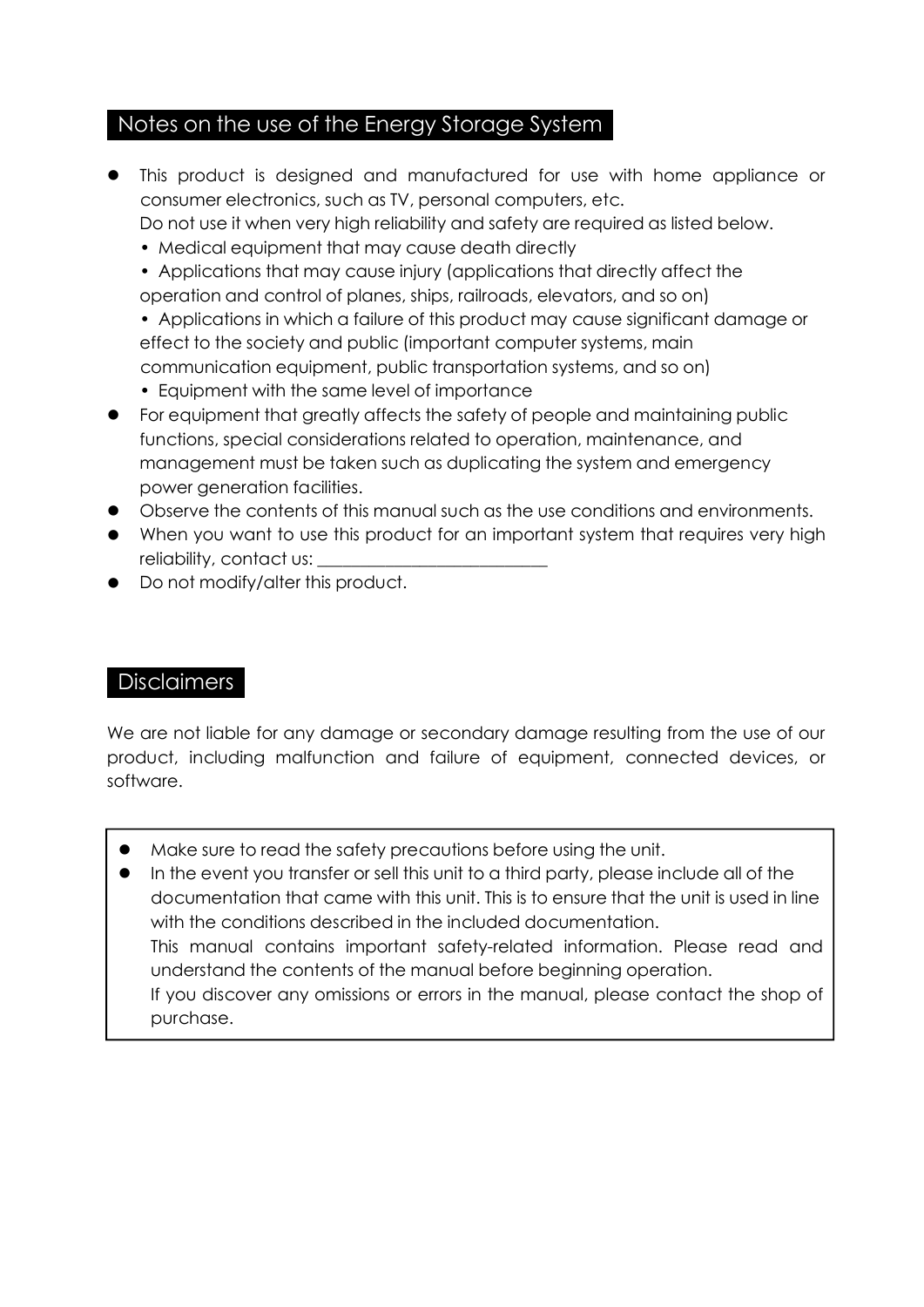#### Legal Notices

Copyright of Shenzhen Polinovel Technology Co., Ltd. Enjoin from abstracted reproduced or translated by any unit or individual in any way without the written permission.

Rights Reserved.

This product confirms to environmental protection and personal security. Product storage, using and disposal should be in accordance with product manuals, relevant contract and national laws.

When required product updates or technical changes, you can visit website of Polinovel (https://polinovel.com/ or https://lithiumionlifepo4battery.com/) for the latest information, without notice if the product improvements or technical change in other way.

Information Version: V1.0 Information Number: EX220-01

Revise History

| Revision NO. | <b>Revision Date</b> | <b>Revision Reason</b> |
|--------------|----------------------|------------------------|
| 0. ا         | 2020.3.10            | <b>First Release</b>   |
|              |                      |                        |
|              |                      |                        |
|              |                      |                        |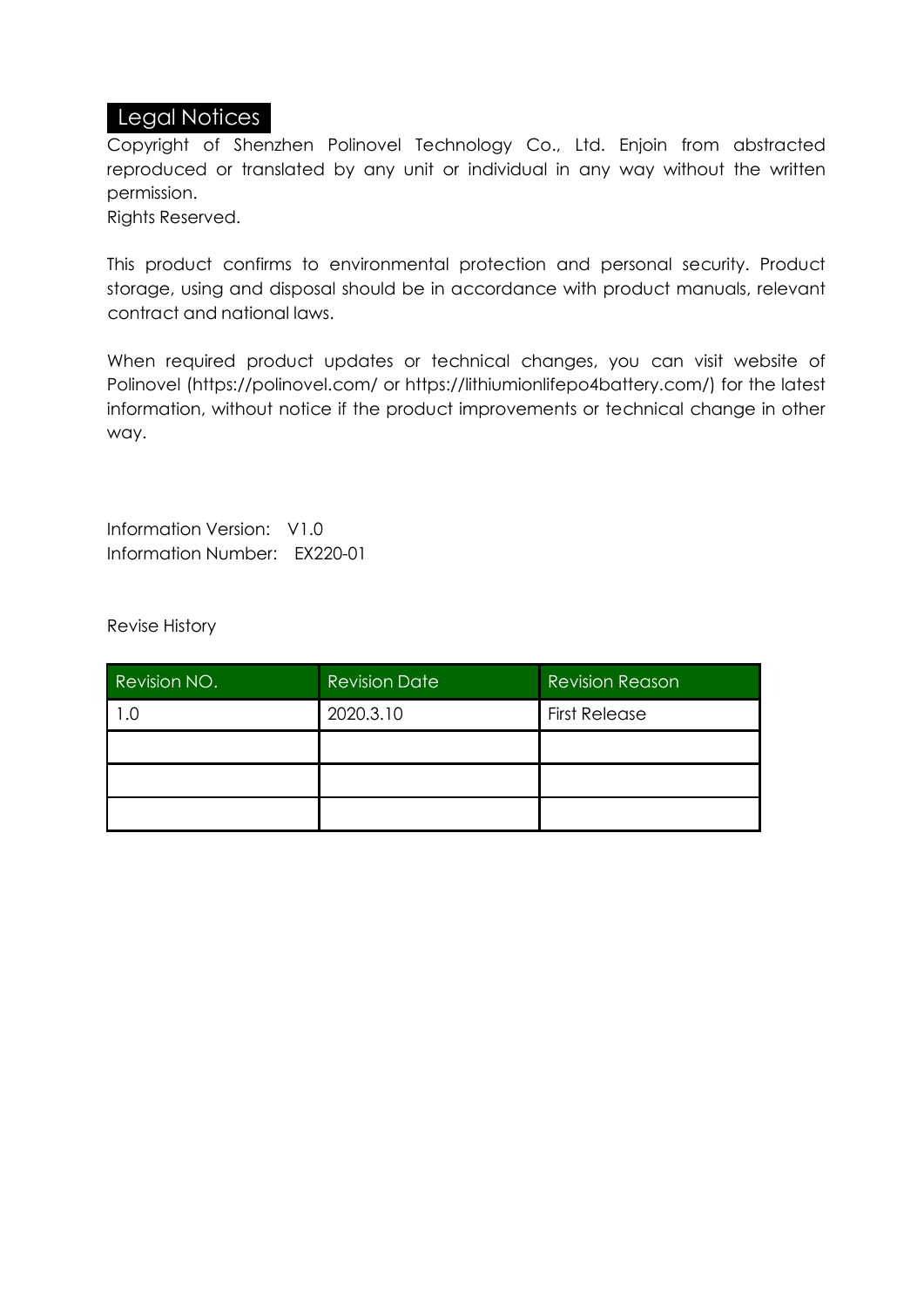This BESS is designed and tested in strict accordance with relevant international safety standards. As electrical and electronic equipment, they must strictly abide by relevant safety regulations during their installation, operation, and maintenance. Improper use or misuse may cause:

- Hurt the life and personal safety of the operator or third party.
- Damage to the BESS or other property belonging to the operator / third party.

The content of this chapter mainly explains the warning signs used in this manual, and provides safety guidance on the entire use of the energy storage machine.

And, in any of the following situations, the company has the right not to perform quality assurance.

- **Transport damage.**
- **Damage caused by storage conditions not meeting product documentation** requirements.
- Incorrect equipment storage, installation and use.
- **Unqualified personnel for equipment installation and use.**
- **Failure to follow the operating instructions and safety warnings in the product** and documentation.
- $\blacksquare$  Operate in harsh environments beyond the product and documentation.
- Operate beyond the parameters specified in the applicable technical specifications.
- Unauthorized dis-assembly, modification of the product or modification of the software code.
- Equipment damage caused by abnormal natural environment (force majeure, such as lightning, earthquake, fire, storm, etc.).
- The warranty period has been exceeded and the warranty service has not been extended.
- The task exceeds the installation and operating environment specified in the relevant international standards.

### 1. Save the safety instructions

This manual contains important instructions for BESS5 that should be followed when using the BESS and batteries.

### 2. Symbol

Warnings are used to warn of situations that could cause serious personal injury or death, or damage to the equipment, and give advice to avoid danger. The following warning signs are used in this manual.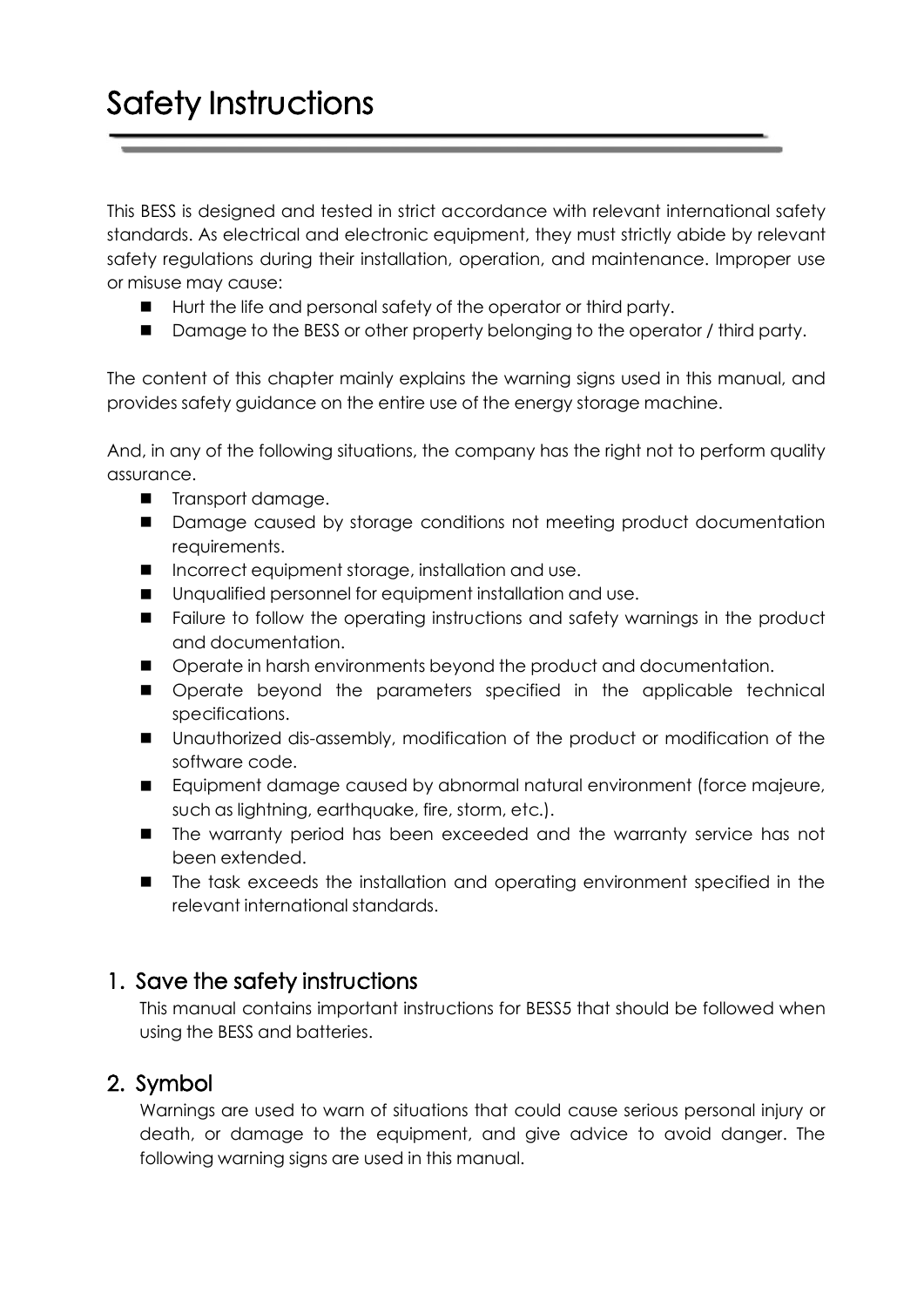| Symbol      |             | Name                              | Explanation of symbols                                                                           |  |
|-------------|-------------|-----------------------------------|--------------------------------------------------------------------------------------------------|--|
|             | Danger      | Dangerous                         | Failure to follow relevant requirements may<br>result in personal injury.                        |  |
|             | Caution     | Caution                           | Failure to follow relevant requirements may<br>result in personal injury or equipment<br>damage. |  |
|             | Forbidden   | Static sensitive                  | Failure to follow relevant requirements may<br>result in damage.                                 |  |
| <b>High</b> | Temperature | Watch out for high<br>temperature | High temperature on the back and sides of<br>the BESS. Do not touch.                             |  |
| <b>NOTE</b> |             | <b>Note</b>                       | Steps taken to ensure proper operation.                                                          |  |

# 3. Safety instructions

| • After receiving this product, please confirm that the product                                                                                                                                                                                                                                                                                                                                                                                                                                                                                                                                                                                                                                 |
|-------------------------------------------------------------------------------------------------------------------------------------------------------------------------------------------------------------------------------------------------------------------------------------------------------------------------------------------------------------------------------------------------------------------------------------------------------------------------------------------------------------------------------------------------------------------------------------------------------------------------------------------------------------------------------------------------|
| packaging is intact. If you have any questions, please contact the<br>shipping company or your local dealer immediately.<br>The installation and operation of the BESS must be completed by<br>specialized technicians who have read and are familiar with all the<br>contents of this manual and are familiar with the safety requirements<br>of electrical systems.<br>It is forbidden to perform operations such as connection and<br>disconnection, unpacking inspection and replacement of<br>components under power. Before performing wiring and inspection,<br>you must first confirm that the DC and AC circuit breakers of the BESS<br>have been cut off and wait at least 5 minutes. |
| Make sure that no other electronic or electrical equipment<br>generates strong electromagnetic interference around the installation<br>site.<br>Unauthorized modification of the BESS is strictly prohibited.<br>. All electrical installations must comply with local and national<br>electrical standards.                                                                                                                                                                                                                                                                                                                                                                                    |
| When the BESS is running, the casing or heat sink may generate high<br>temperature. Do not touch it to avoid burns.                                                                                                                                                                                                                                                                                                                                                                                                                                                                                                                                                                             |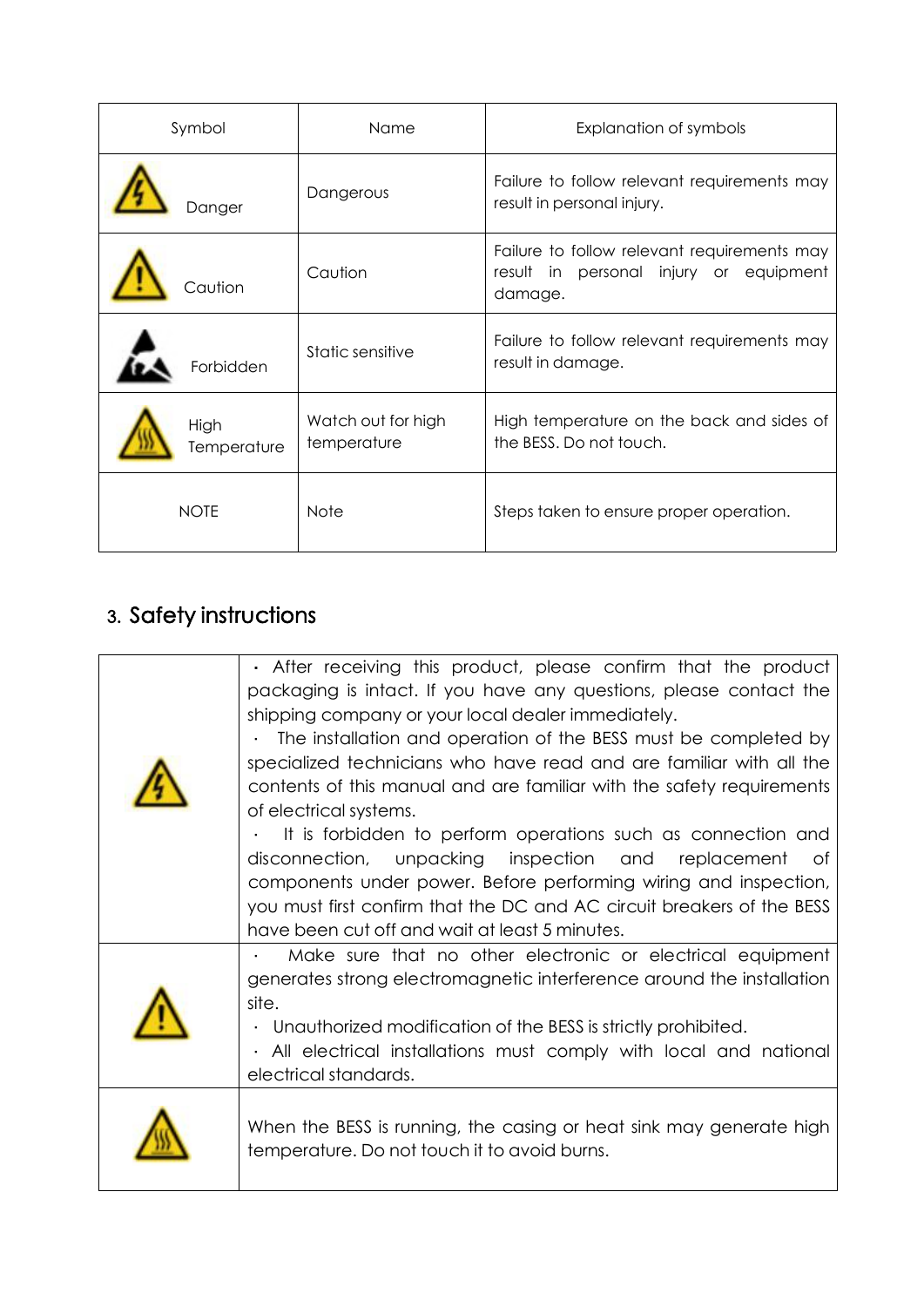| Must be reliably grounded before operation.                                                                                                                                                                   |  |
|---------------------------------------------------------------------------------------------------------------------------------------------------------------------------------------------------------------|--|
| Do not open the BESS housing without authorization. The internal<br>electronic components of the BESS are electrostatic sensitive devices,<br>anti-static measures must be taken when authorizing operations. |  |
| Grounding identification. The BESS should be reliably grounded.                                                                                                                                               |  |
| Discharge identification. Before performing wiring and inspection, you<br>must first confirm that the DC and AC circuit breakers of the BESS have<br>been cut off and wait at least 5 minutes.                |  |

# 4. Moving and installation precautions



• During storage and transportation, ensure that the packaging of the BESS and the case itself are complete, dry, and clean.

• The BESS is heavy. Moving and installation must be completed by two or more people.

• Choose appropriate handling and installation tools to ensure the normal and safe operation of the BESS and avoid personal injury. Installers must take mechanical protection measures to protect their personal safety, such as wearing anti-smashing shoes and working clothes.

• The installation of the BESS must be completed by professional technicians.

• Do not store, approach, or install the BESS on flammable or explosive objects.

• It is prohibited to install the BESS in a place where children and other members of the public can easily touch it.

• Before installing equipment and electrical connections, remove metal accessories such as rings, bracelets, etc. that are worn on your hands to avoid the risk of electric shock by accidentally touching conductive parts.

• PV modules exposed to sunlight can generate dangerous voltages. Be sure to cover the panels with a completely light-shielding material before making electrical connections.

• The input voltage of PV, battery, and commercial power of the BESS cannot exceed the maximum input voltage, otherwise the BESS may be damaged.

- The BESS is not suitable for the positive or negative grounding system of PV modules.
- Make sure that the BESS is installed firmly and the electrical wiring is reliable.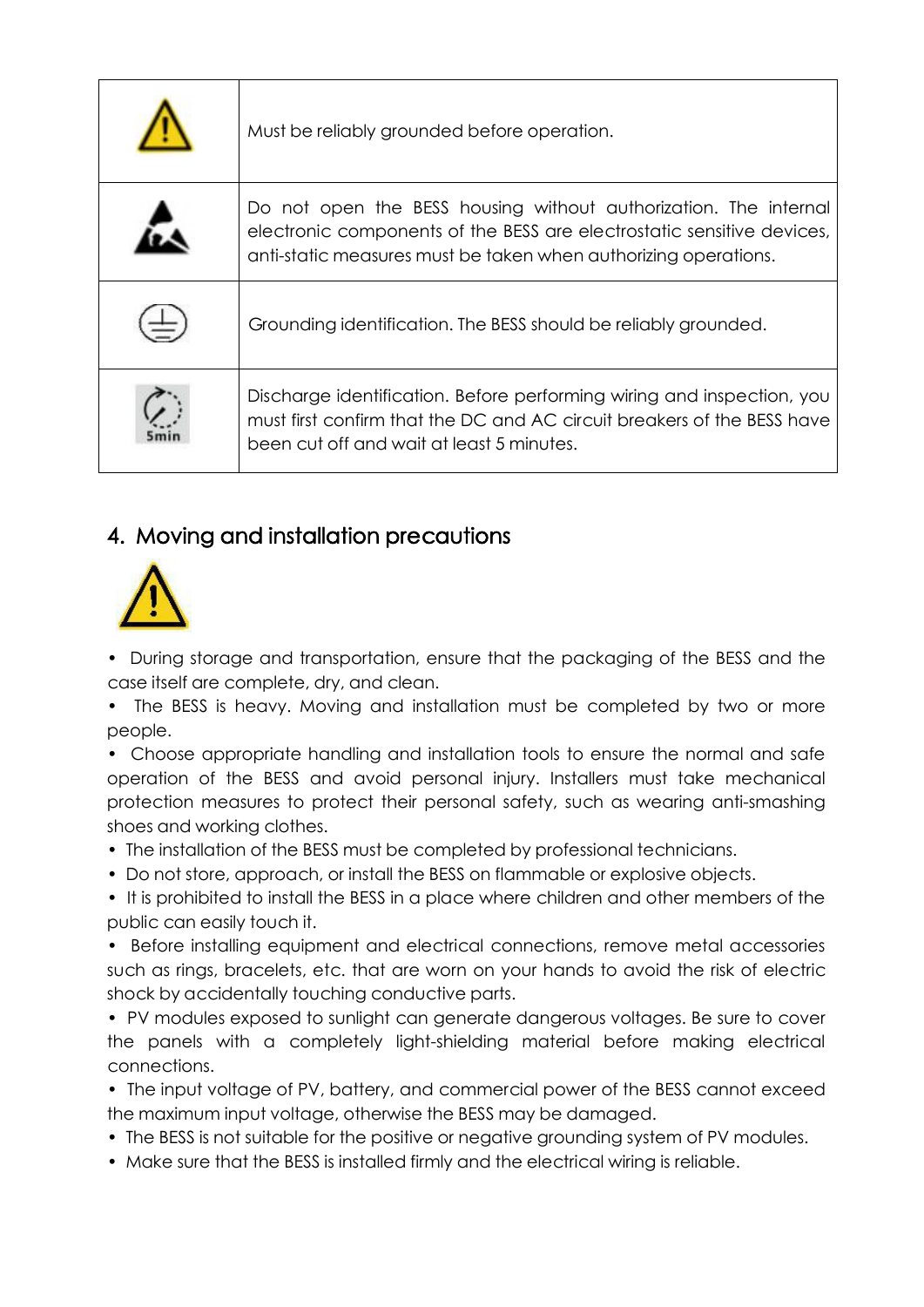# 5. Grid operation precautions



• It must be approved by the local power department and be operated by a professional technician.

• All electrical connections must meet the national electrical standards.

• Before the BESS runs, please ensure that it is installed firmly and the electrical wiring is reliable.

• Do not open the housing of the BESS while it is working or under power.

# 6. Maintenance and repair precautions



• Maintenance, inspection and repair of the BESS must be performed by trained and qualified professional and technical personnel.

- Please contact the dealer or manufacturer for maintenance of the BESS.
- During the maintenance process, to prevent unrelated personnel from entering the maintenance area, temporary warning signs must be placed to warn non-professionals to enter or be fenced off.
- Before carrying out any maintenance operations, you must disconnect all input power to the BESS, be sure to wait at least 5 minutes until the internal capacitors of the BESS are discharged before performing maintenance work.
- Most of the internal are electrostatic sensitive circuits and devices. Please observe the electrostatic protection regulations and take anti-static measures.
- Maintenance of the BESS, the use of components not provided by the company is prohibited.
- After ensuring that any faults affecting the safety performance of the BESS have been eliminated, you can turn on the BESS again.

• It is forbidden to approach or touch any live metal conductor parts of the mains and running BESS, otherwise it may cause electric shock or death or fire. Please pay attention to any safety signs and instructions like "Danger of Live".

### 7. Scrap treatment precautions



• It is not allowed to discard the BESS with domestic waste. The user has the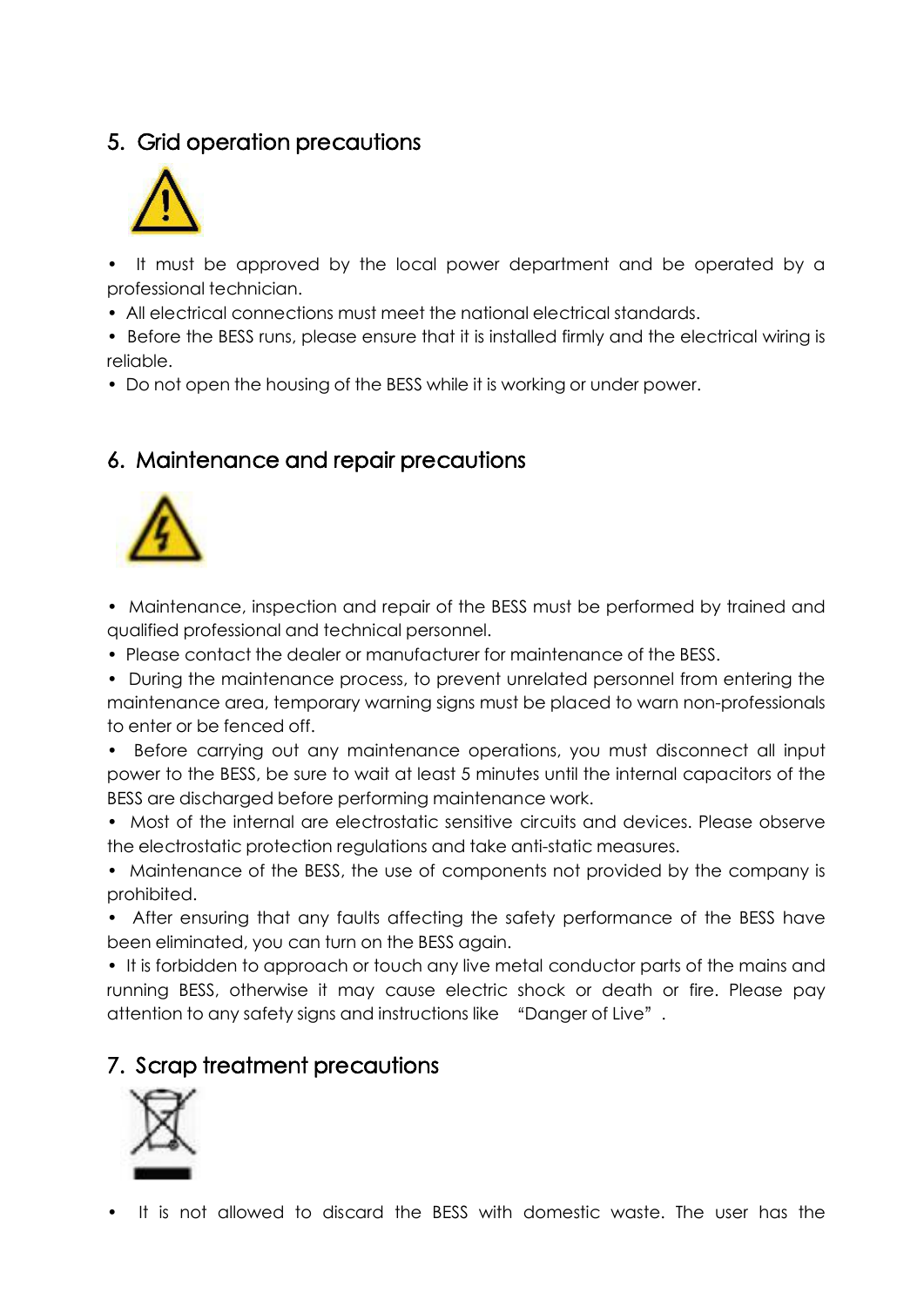responsibility and obligation to send it to the designated agency for recycling and disposal.

# Product Overview

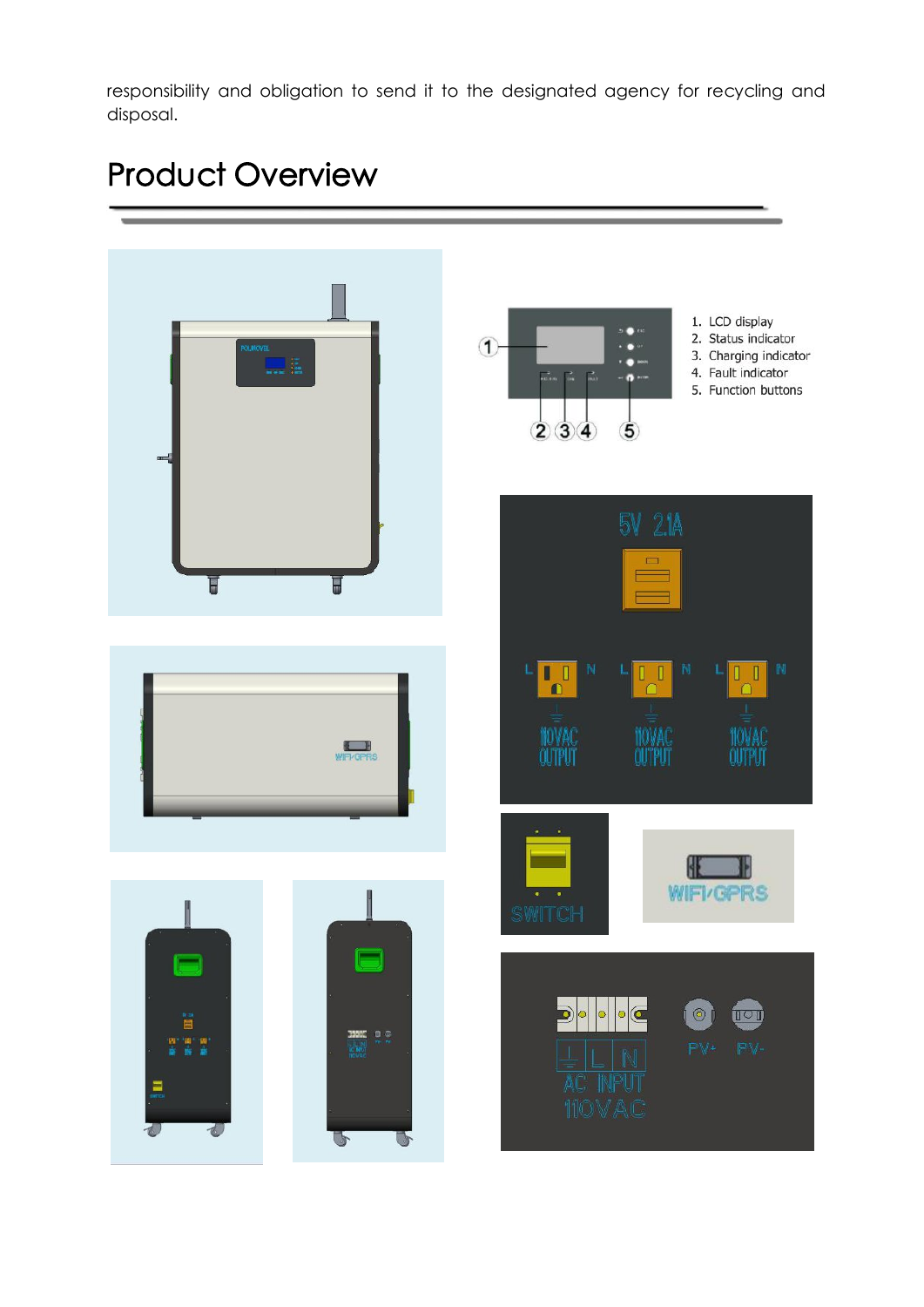# Preparation

#### 1. Unpacking the product

# Caution !

The approximate masses of the product is 85kg. Unpack/transport this product considering this weight. **•** Dropping may cause injury.



Open the package box and take out the BESS and accessories.

#### 2. Checking the contents

Check whether all the package contents are included and there is no damage found on their appearance.

If you should notice defects or anything wrong, please contact the dealer immediately.

#### Accessories Checking List:

| Name                                            | Quantity |
|-------------------------------------------------|----------|
| <b>BESS</b>                                     | 1 pc     |
| MC4 connector                                   | 1 pair   |
| CubeWiFi module                                 | l pc     |
| <b>BESS Instruction Manual (English)</b>        | l pc     |
| WiFi Monitoring Instruction Manual<br>(English) | l pc     |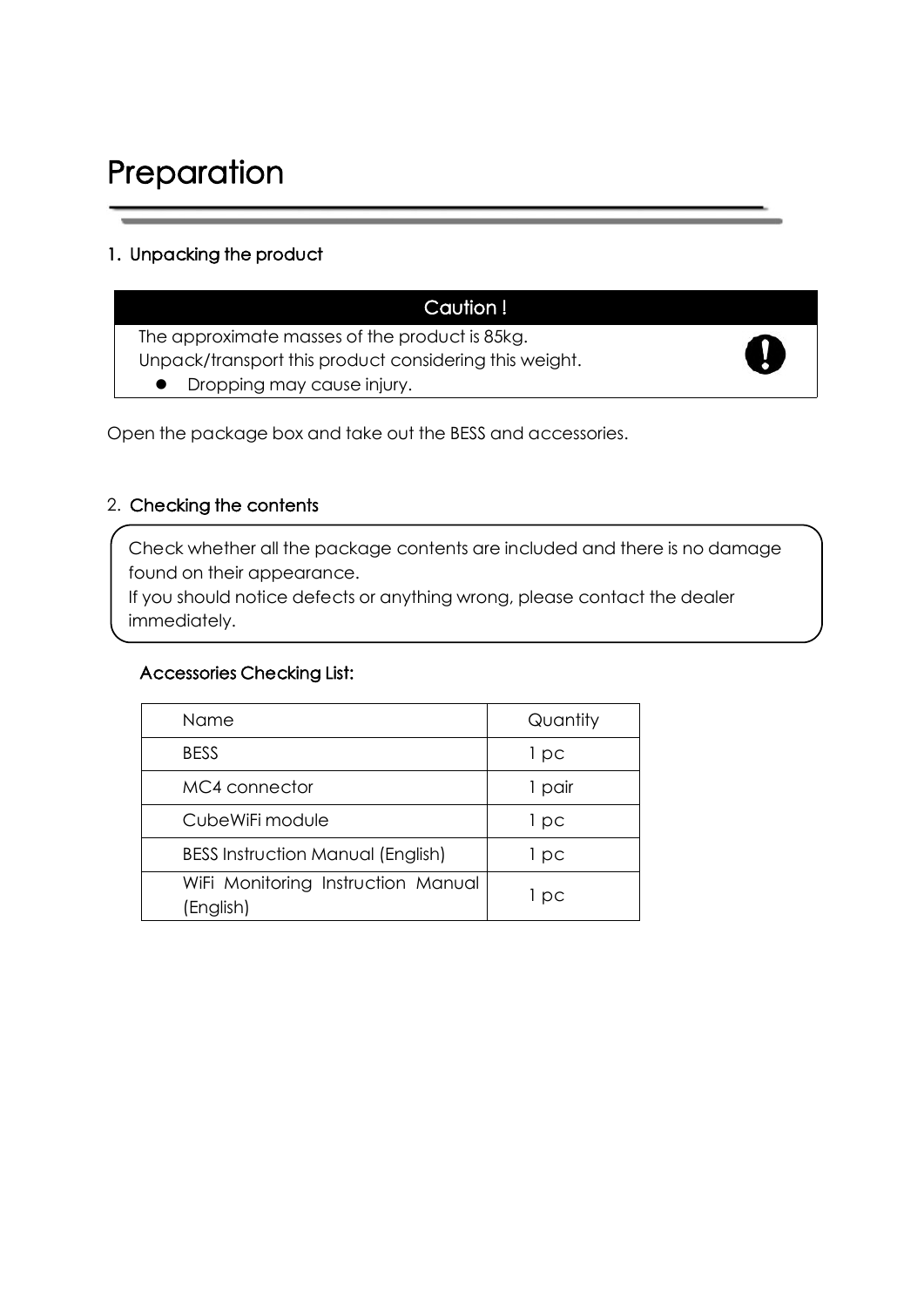# 1. Preparation

#### 1.1 Tools for personnel safety



#### 1.2 Tools for installation

| 公司の必<br>Torque socket wrench<br>(13mm, suitable for M8<br>bolt, torque range: 0~15<br>$N^*m$ | Torque wrench<br>(13mm/33mm, torque<br>range: 0~1.5N*m) | Torque screwdriver<br>(M4/M6, torque<br>range: $0^{\sim}5N^*m$ ) | Diagonal pliers                                 |
|----------------------------------------------------------------------------------------------|---------------------------------------------------------|------------------------------------------------------------------|-------------------------------------------------|
| Wire stripper                                                                                | Crimping tool                                           | Wire cutter                                                      | Open-end wrench                                 |
| Knife                                                                                        | Rubber hammer                                           | Cable tie                                                        | Multimeter (DC voltage<br>range $\geq 600V$ DC) |
| Marker                                                                                       | steel tape measure                                      | Heat-shrink tube                                                 | Hot air gun                                     |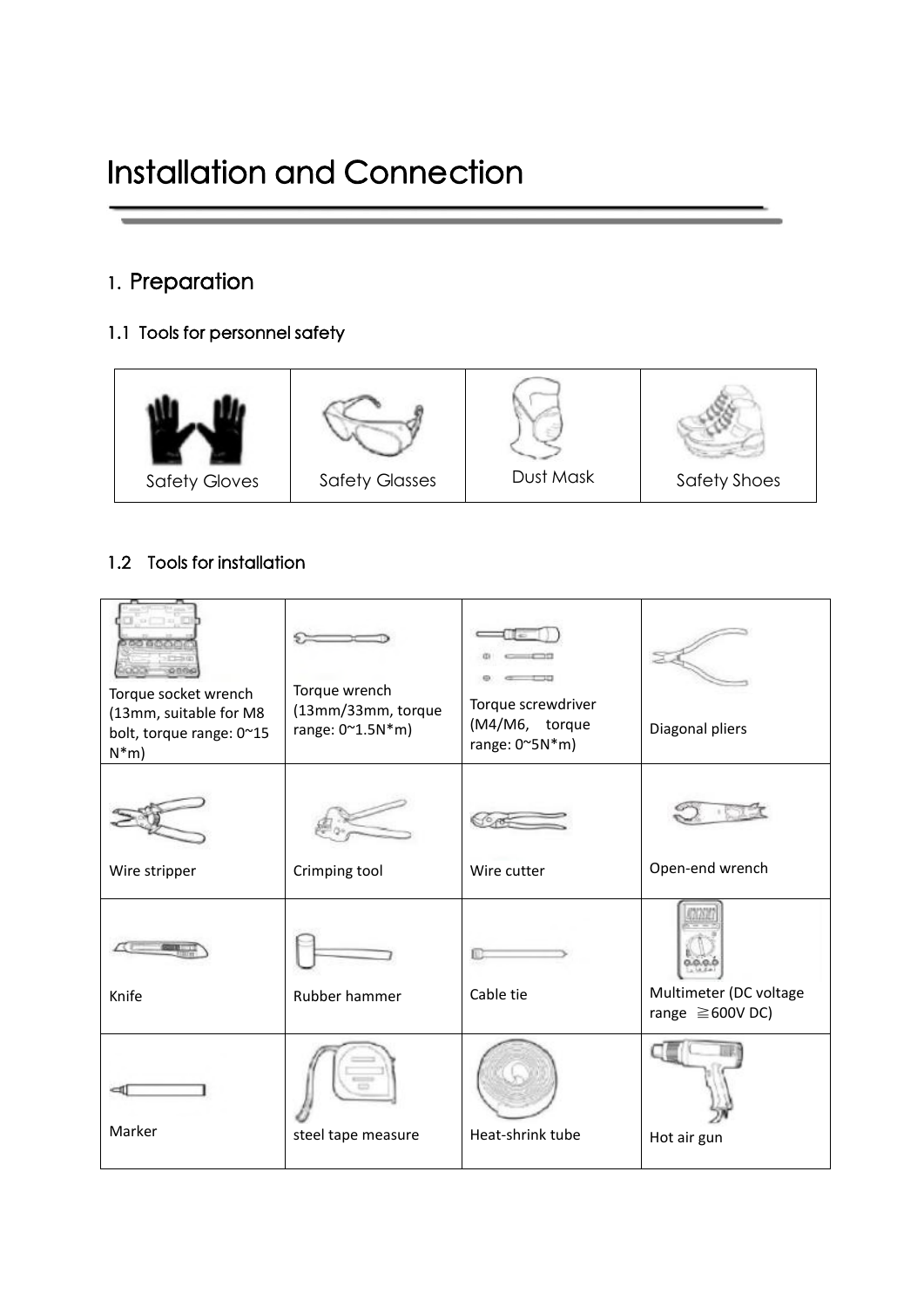# 2. Installation and connection

The BESS permits the following position.

Do not use this unit in any position other than the "correct position" indicated in the illustration below.



# **Note**

Before installing this device, make a record of the serial number of this device. The product serial number is required when contacting us about the device. The serial number (S/N) is on the left side of the product.

# Caution !



Make sure the BESS is switched off before you do any installation and connection.

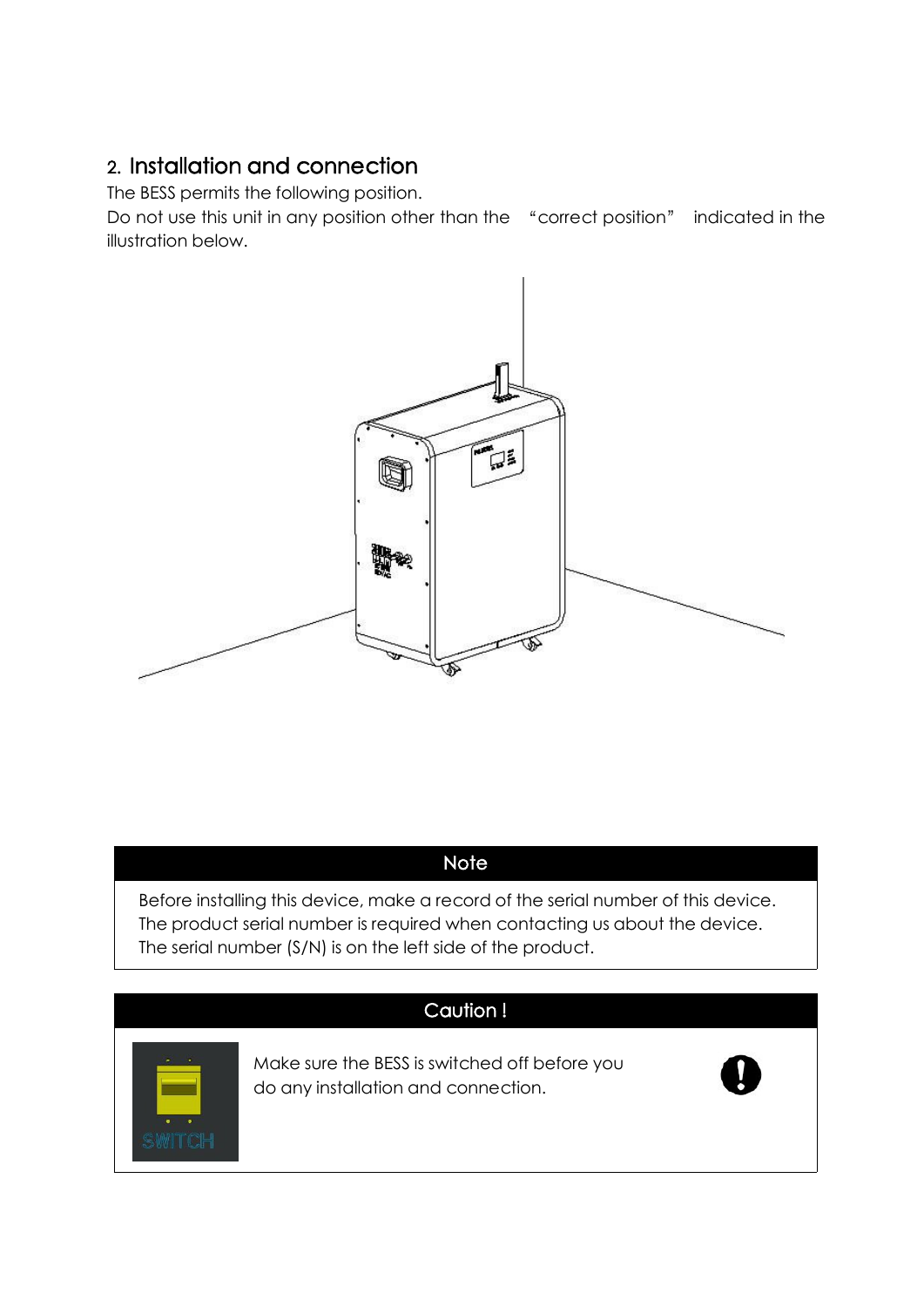#### 2.1 Connecting a device to the power supply output

Connect devices (computer, server, peripherals, etc.) that require backup to the power supply output receptacle on the right side of the BESS.

|                                                  | Caution!                                                                                                              |  |
|--------------------------------------------------|-----------------------------------------------------------------------------------------------------------------------|--|
|                                                  | Do not connect devices with rated voltage over 100~120 VAC.<br>• The rated output voltage of this BESS is 100~120VAC. |  |
| • Over current may damage the connected devices. |                                                                                                                       |  |
|                                                  |                                                                                                                       |  |



Make sure that the total power of devices connected to the output receptacle does not exceed the output power rating of this BESS. If the overload indicator appears, reduce the number of connected devices.

#### 2.2 Connecting the AC input

Connect the BESS AC input to a grid power source.

## Caution ! Make sure to connect the AC input power source (grid power) with rated input voltage (100V to 120V AC). Connecting to grid power of a different rated voltage may result in fire. • The unit may fail. Before connecting to AC input power source, please make sure a separate AC breaker between the BESS and AC power source. This will ensure the BESS can be securely disconnected during maintenance and fully protected from over current of AC input. The recommended AC breaker is 32A. It is very important for system safety and efficient operation to use appropriate cable for AC input connection. To reduce risk of injury, please use the proper recommended cable size as below.

Be sure that AC power source is disconnected before attempting to hardwire it to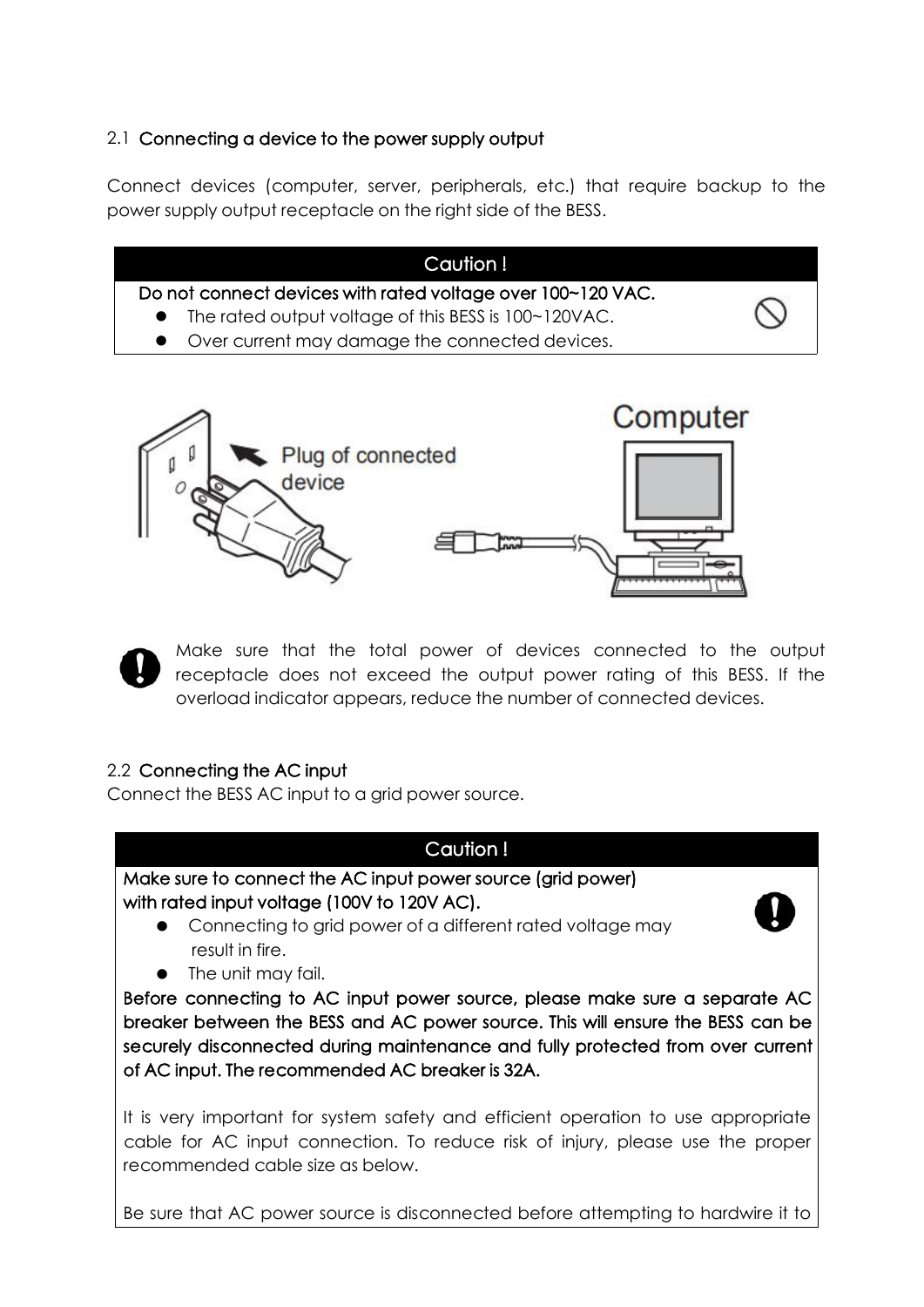| Model             | Wire Size | <b>Torque Value</b> |  |
|-------------------|-----------|---------------------|--|
| BESS <sub>5</sub> | 8AWG      | 1.4~1.6Nm           |  |

Recommended cable requirement for AC wires :





Please insert AC input wires according to polarities indicated on terminal block and

tighten the terminal screws. Be sure to connect the PE protective conductor **Fig.** first.



Ground (yellow or green)

LINE (brown or black)

Neutral (blue)

Double check and make sure the wires are securely connected.

The unit was charged before shipment, but it may have self-discharged during shipment, resulting in a reduced backup time. We recommend charging the unit before use. When all installation is finished, AC input is connected to grid power, switching on the BESS, the battery automatically starts charging.

#### 2.3 Connecting the PV input

# Caution ! Before connecting to PV modules, please install separately a DC circuit breaker between BESS and PV modules.

It is very important for system safety and efficient operation to use appropriate cable for PV module connection. To reduce risk of injury,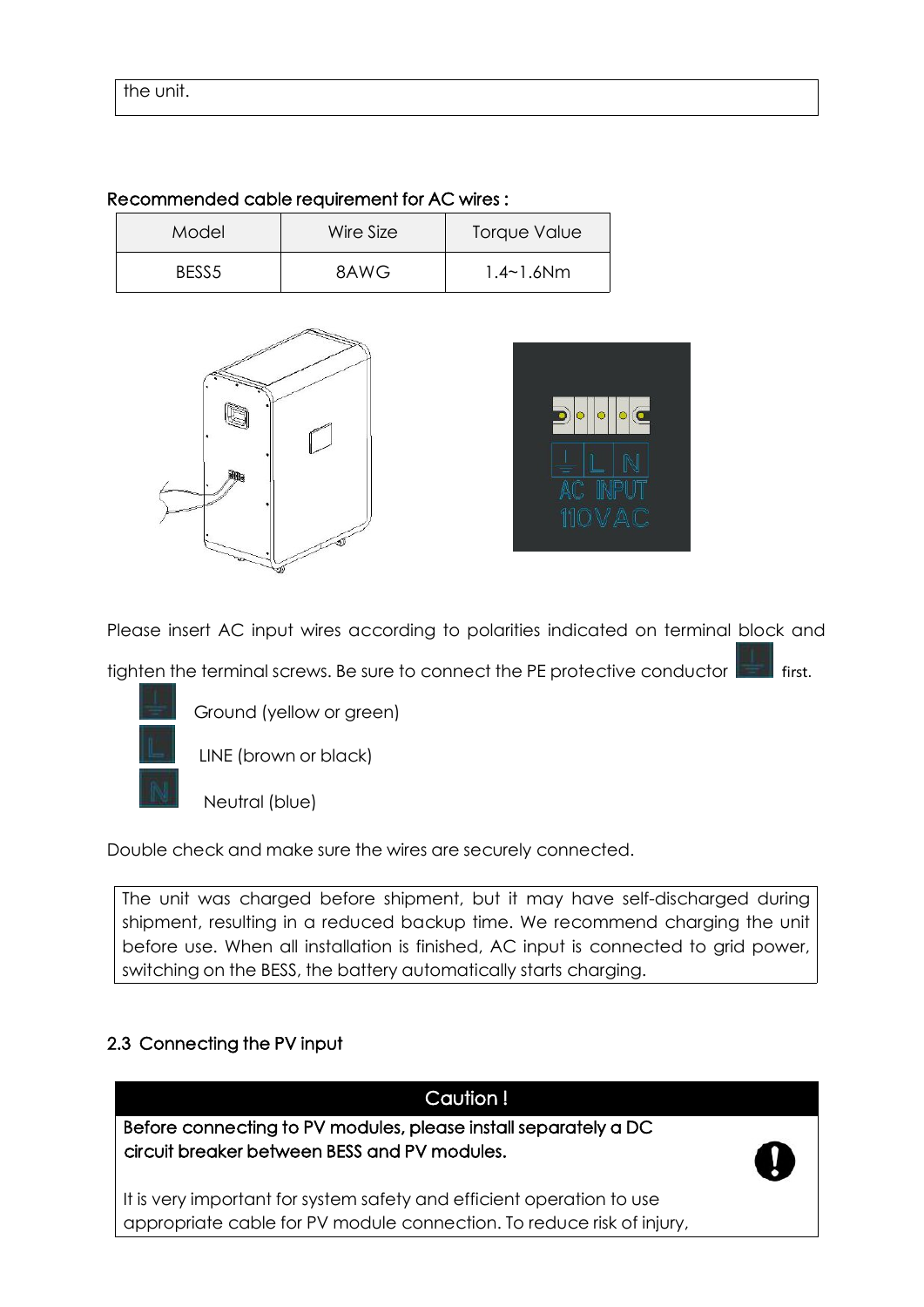please use the proper recommended cable size as below.

| Recommended cable and terminal size: |  |
|--------------------------------------|--|
|--------------------------------------|--|

| Model | <b>Typical Amperage</b> | Cable Size | Torque Value |
|-------|-------------------------|------------|--------------|
| BESS5 | 80A                     | 6AWG       | .4~1.6Nm     |

#### PV Module Selection:

When selecting proper PV modules, please be sure to consider below parameters:

1. Open circuit Voltage (Voc) of PV modules not exceeds max. PV array open circuit voltage of the unit.

2. Open circuit Voltage (Voc) of PV modules should be higher than min. battery voltage.

| <b>Solar Charging Mode:</b>        |                   |
|------------------------------------|-------------------|
| <b>BESS Model</b>                  | BESS <sub>5</sub> |
| Max. PV Array Open Circuit Voltage | 145Vdc            |
| PV Array MPPT Voltage Range        | $60 - 115$ Vdc    |
| Min. battery voltage for PV charge | 34Vdc             |

#### Please follow below steps to implement PV module connection:

1. Check if the PV module is with MC4 connector. If no, modify your PV modules with MC4 connectors;

2. Check correct polarity of connection cable from PV modules and PV input connectors. Then, connect positive pole (+) of connection cable to positive pole (+) of PV input connector. Connect negative pole (-) of connection cable to negative pole (-) of PV input connector. 3. Make sure the wires are securely connected.

#### 2.4 Communication Connection

This BESS adopt WIFI/GPRS communication, connection of the communication is the same as it for the built-in inverter of this BESS.

#### Step 1: Plug CubeWiFi module into the WiFI/GPRS port.

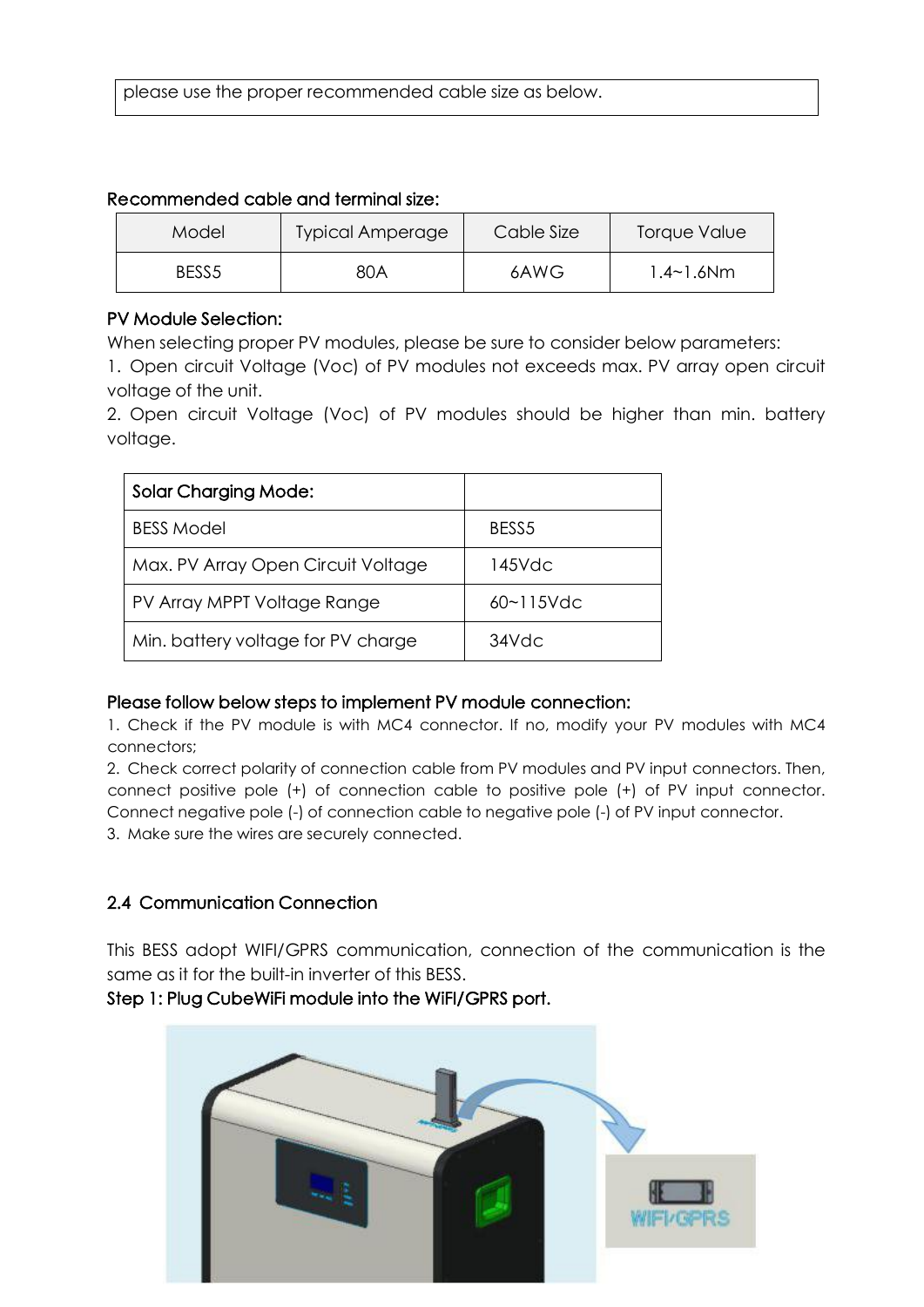Turn on the BESS, red LED flashing indicates the BESS and CubeWiFi module communication is normal.

#### Step 2: Download PVbutler APP

Re-connect your cellphone to your own WLAN WiFi, scan the QR code as below to download PVbutler APP, or go to the website: http://server.pvbutler.com download and install it.



Android & iOS

Please follow the other steps on the instruction of "Wifi Monitoring Instruction (PVbutler)".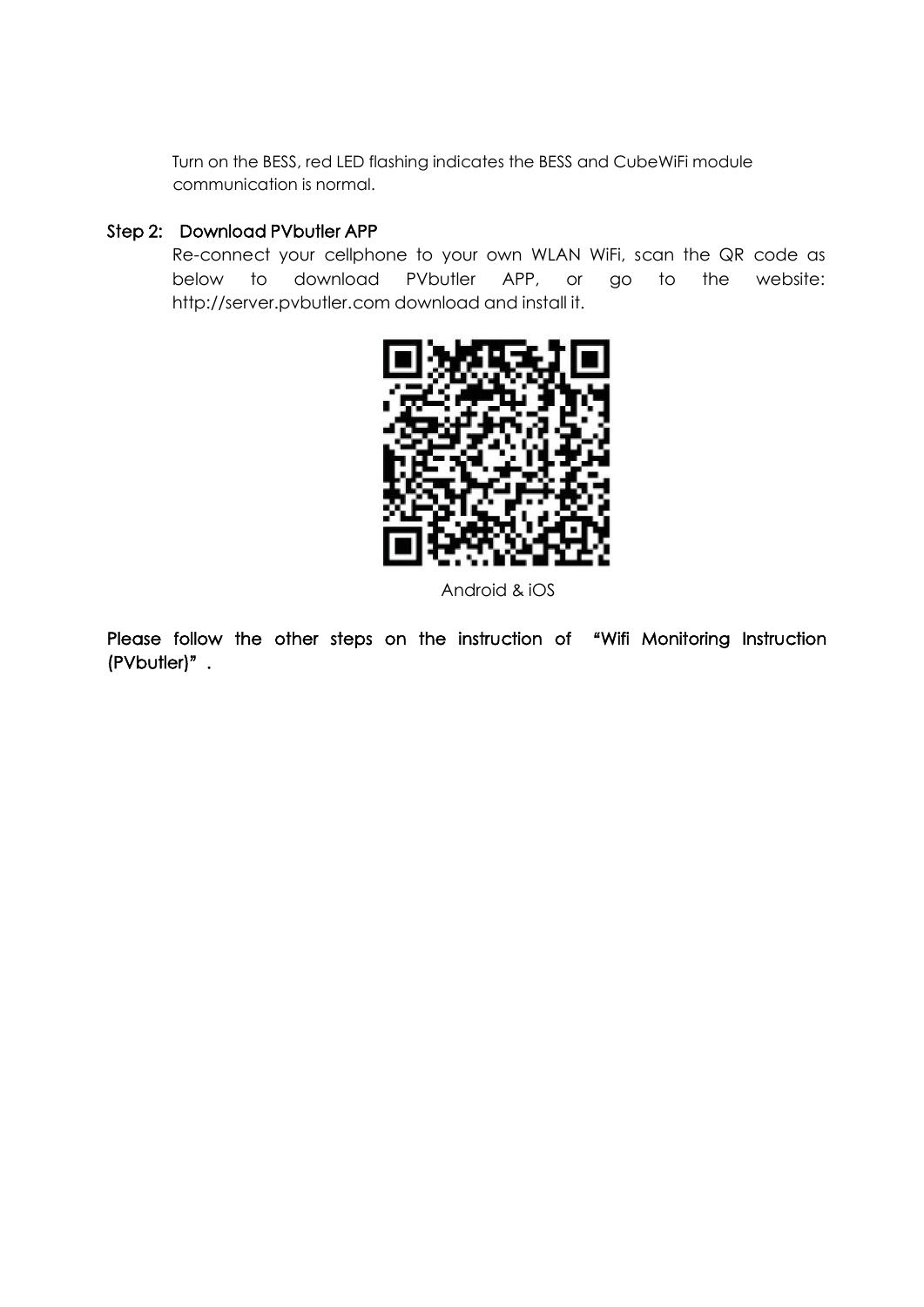# **Operation**

# 1. Power ON/OFF



Once the unit has been properly installed, simply press On/Off switch (located on the button of the front side) to turn on the unit.

# 2. Operation and Display Panel

The operation and display panel, shown in below chart, is on the front panel of the BESS. It includes three indicators, four function keys and a LCD display, indicating the operating status and input/output power information.

- 1. LCD display
- 2. Status indicator
- 3. Charging indicator
- 4. Fault indicator
- 5. Function buttons

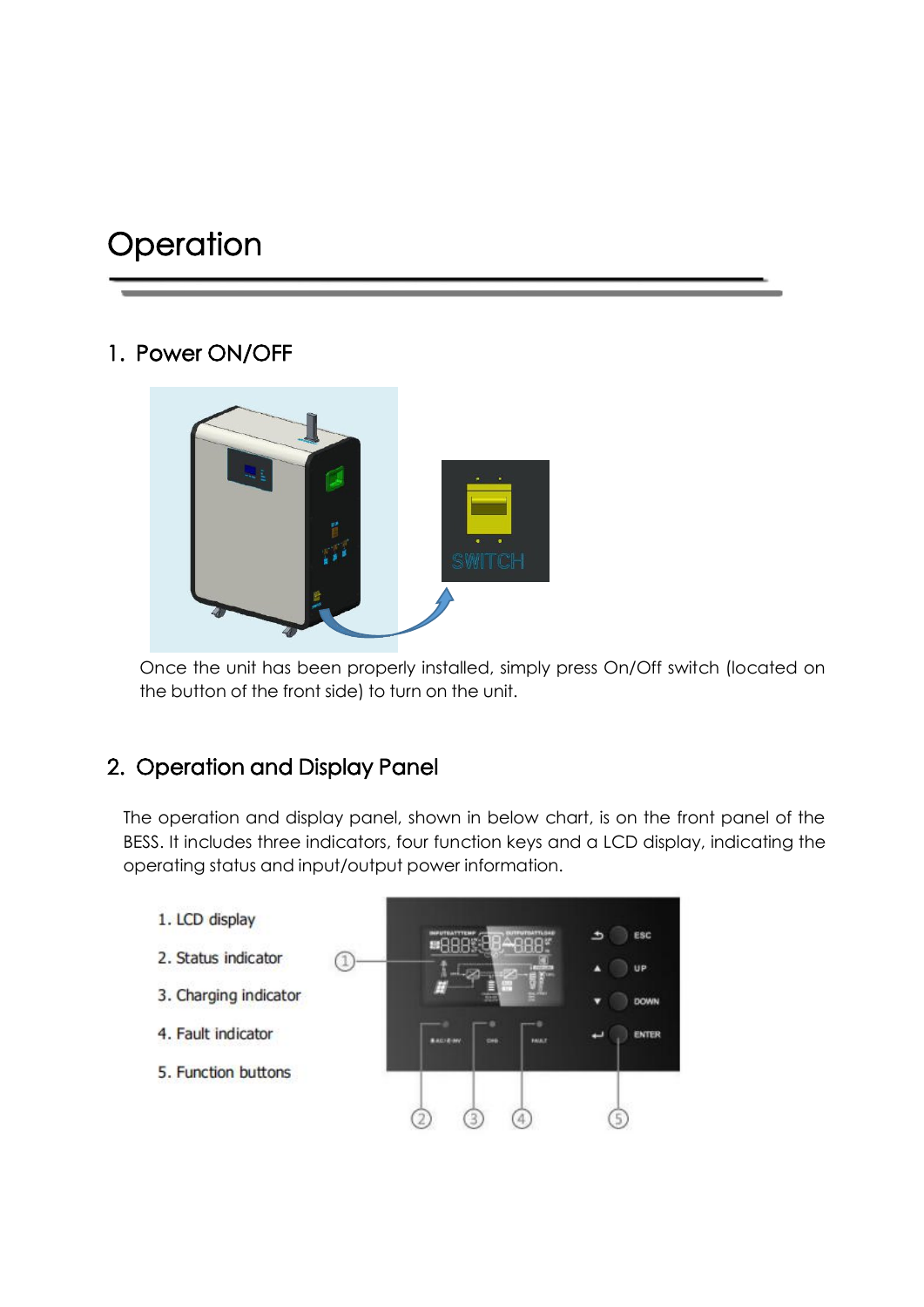#### LED Indicator

| <b>LED Indicator</b> |       |          | <b>Messages</b>                                     |
|----------------------|-------|----------|-----------------------------------------------------|
| <b>AC/XINV</b>       |       | Solid On | Output is powered by utility in Line mode.          |
|                      | Green | Flashing | Output is powered by battery or PV in battery mode. |
| CHG                  | Green | Solid On | Battery is fully charged.                           |
|                      |       | Flashing | Battery is charging.                                |
| A FAULT              | Red   | Solid On | Fault occurs in the inverter.                       |
|                      |       | Flashing | Warning condition occurs in the inverter.           |

#### Function Buttons

| <b>Button</b> | <b>Description</b>                                             |
|---------------|----------------------------------------------------------------|
| <b>ESC</b>    | To exit setting mode                                           |
| UP            | To go to previous selection                                    |
| <b>DOWN</b>   | To go to next selection                                        |
| <b>ENTER</b>  | To confirm the selection in setting mode or enter setting mode |

# 3. LCD Display Icons



| Icon                            | <b>Function Description</b>                                                                  |
|---------------------------------|----------------------------------------------------------------------------------------------|
| <b>Input Source Information</b> |                                                                                              |
| AC                              | Indicates the AC input.                                                                      |
| <b>PV</b>                       | Indicates the PV input                                                                       |
| <b>INPUTBATT</b>                | Indicate input voltage, input frequency, PV voltage, battery voltage and<br>charger current. |
|                                 | <b>Configuration Program and Fault Information</b>                                           |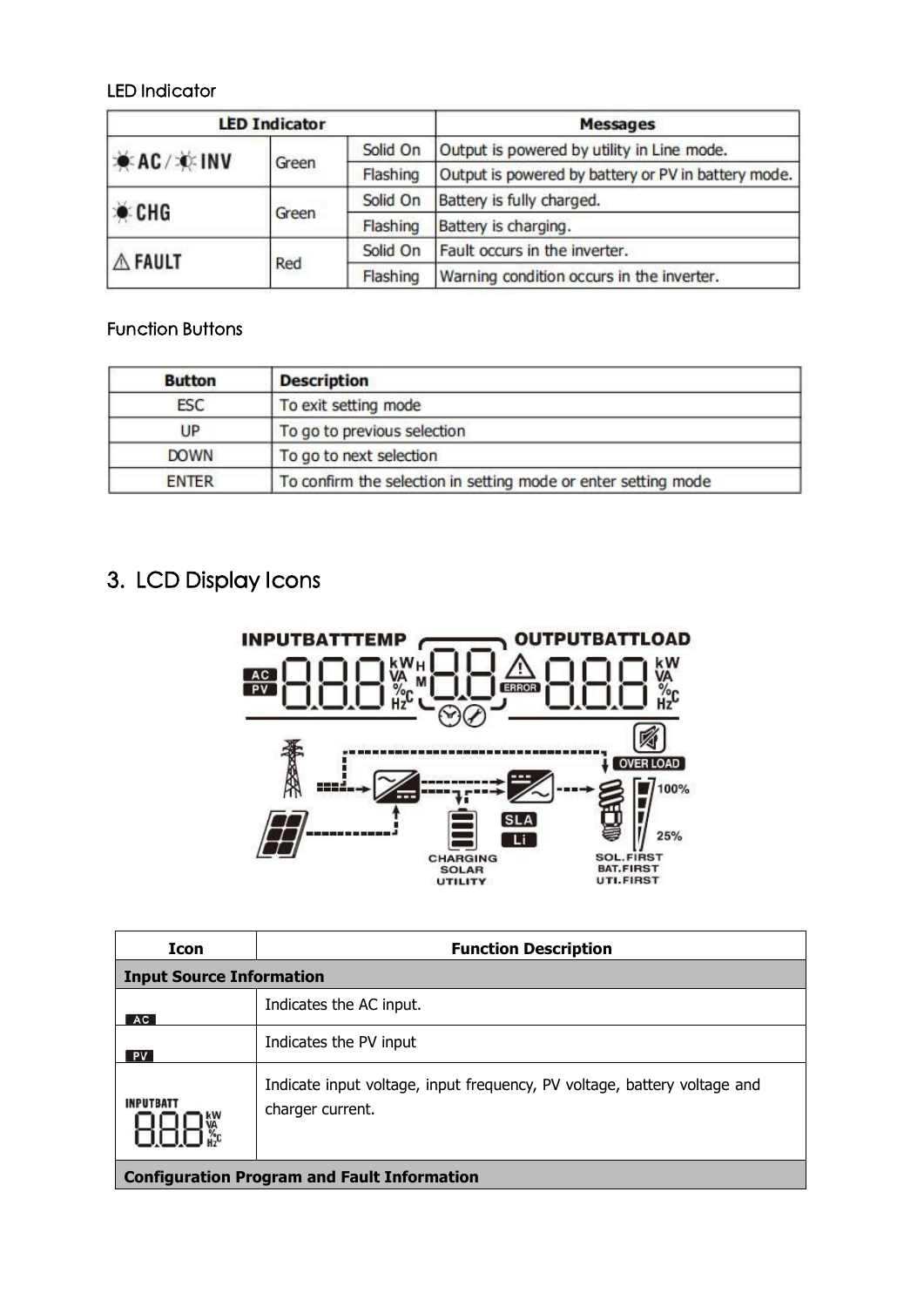| Indicates the setting programs.                                                                                                                                                                                                         |
|-----------------------------------------------------------------------------------------------------------------------------------------------------------------------------------------------------------------------------------------|
| Indicates the warning and fault codes.<br>Warning: flashing with warning code.                                                                                                                                                          |
| Fault:lighting with fault code                                                                                                                                                                                                          |
| <b>Output Information</b>                                                                                                                                                                                                               |
| Indicate output voltage, output frequency, load percent, load in VA, load in<br><b>OUTPUTBATTLOAD</b><br>Watt and discharging current.                                                                                                  |
| <b>Battery Information</b>                                                                                                                                                                                                              |
| Indicates battery level by 0-24%, 25-49%, 50-74% and 75-100% in battery<br>mode and charging status in line mode.<br>CHARGING                                                                                                           |
| These two signs indicate the charge priority. SOLAR indicates solar first.<br>UTILITY indicate utility first. SOLAR blinking indicates solar only; SOLAR and<br>UTILITY both on indicates combined charging.<br><b>SOLAR</b><br>UTILITY |
| In AC mode, it will present battery charging status.                                                                                                                                                                                    |
| Battery voltage<br><b>Status</b><br><b>LCD Display</b><br>2V/cell<br>4 bars will flash in turns.                                                                                                                                        |
| Bottom bar will be on and the other three<br>Constant<br>$2 \sim 2.083V/cell$<br>bars will flash in turns.                                                                                                                              |
| Current mode /<br>Bottom two bars will be on and the other<br>$2.083 \sim 2.167V/cell$<br>two bars will flash in turns.<br>Constant                                                                                                     |
| Voltage mode<br>Bottom three bars will be on and the top<br>> 2.167 V/cell                                                                                                                                                              |
| bar will flash.<br>4 bars will be on.<br>Floating mode. Batteries are fully charged.                                                                                                                                                    |

| In battery mode, it will present battery capacity. |                              |                    |  |
|----------------------------------------------------|------------------------------|--------------------|--|
| Load Percentage                                    | <b>Battery Voltage</b>       | <b>LCD Display</b> |  |
|                                                    | $<$ 1.717V/cell              |                    |  |
| Load $>50\%$                                       | 1.717V/cell $\sim$ 1.8V/cell |                    |  |
|                                                    | $1.8 \sim 1.883V/cell$       |                    |  |
|                                                    | $> 1.883$ V/cell             |                    |  |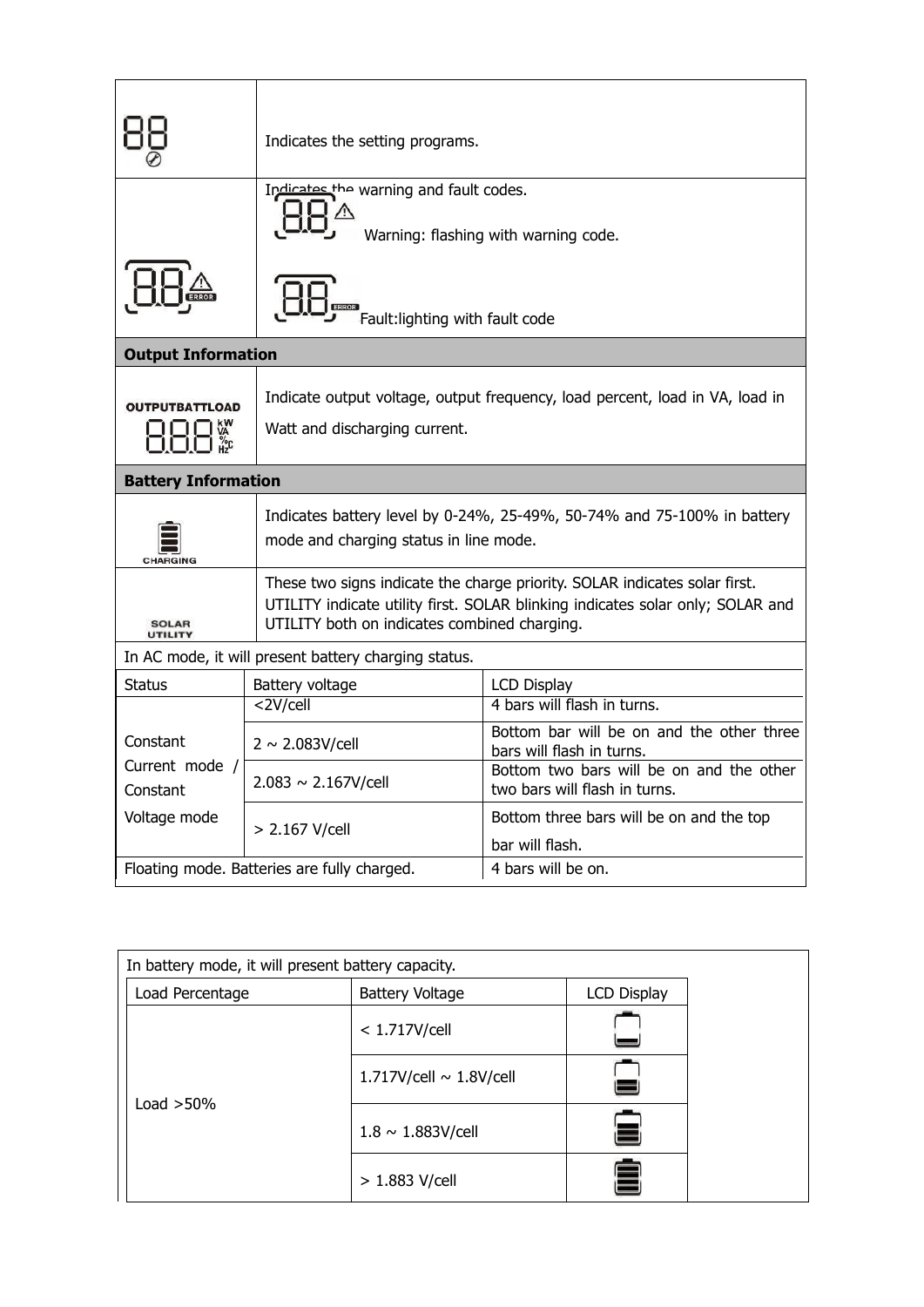|                                                   |                                                                                                                                                           |                               | < 1.817V/cell                                                  |  |              |          |
|---------------------------------------------------|-----------------------------------------------------------------------------------------------------------------------------------------------------------|-------------------------------|----------------------------------------------------------------|--|--------------|----------|
| $50\%$ > Load > 20%                               |                                                                                                                                                           |                               | 1.817V/cell ~ 1.9V/cell                                        |  | $\mathbf{r}$ |          |
|                                                   |                                                                                                                                                           | $1.9 \sim 1.983V/cell$        |                                                                |  |              |          |
|                                                   |                                                                                                                                                           | >1.983                        |                                                                |  | ê<br>Ê       |          |
|                                                   |                                                                                                                                                           | < 1.867V/cell                 |                                                                |  |              |          |
| Load $< 20\%$                                     |                                                                                                                                                           | 1.867V/cell $\sim$ 1.95V/cell |                                                                |  |              |          |
|                                                   |                                                                                                                                                           |                               | $1.95 \sim 2.033V/cell$                                        |  | Ê            |          |
|                                                   |                                                                                                                                                           | > 2.033                       |                                                                |  | ≜            |          |
| <b>Load Information</b>                           |                                                                                                                                                           |                               |                                                                |  |              |          |
| OVER LOAD                                         | Indicates overload.                                                                                                                                       |                               |                                                                |  |              |          |
|                                                   |                                                                                                                                                           |                               | Indicates the load level by 0-24%, 25-49%, 50-74% and 75-100%. |  |              |          |
|                                                   | 0%~24%                                                                                                                                                    |                               | 25%~49%                                                        |  | 50%~74%      | 75%~100% |
| 100%<br>the<br>25%                                |                                                                                                                                                           |                               |                                                                |  |              |          |
| <b>Mode Operation Information</b>                 |                                                                                                                                                           |                               |                                                                |  |              |          |
| 奮<br>RA                                           | Indicates unit connects to the mains.                                                                                                                     |                               |                                                                |  |              |          |
| $\varPi$                                          | Indicates unit connects to the PV panel.                                                                                                                  |                               |                                                                |  |              |          |
| <b>BYPASS</b>                                     | Indicates load is supplied by utility power.                                                                                                              |                               |                                                                |  |              |          |
| $\mathbb{Z}$                                      | Indicates the utility charger circuit is working.                                                                                                         |                               |                                                                |  |              |          |
| $\overline{\mathscr{K}}$                          | Indicates the DC/AC inverter circuit is working.                                                                                                          |                               |                                                                |  |              |          |
| <b>SOL.FIRST</b><br><b>BAT.FIRST</b><br>UTI.FIRST | These three signs indicate the output priority. SOL.FIRST indicates solar first.<br>BAT.FIRST indicates battery first. UTI.FIRST indicates utility first. |                               |                                                                |  |              |          |
| <b>Mute Operation</b>                             |                                                                                                                                                           |                               |                                                                |  |              |          |
| Ø                                                 | Indicates unit alarm is disabled.                                                                                                                         |                               |                                                                |  |              |          |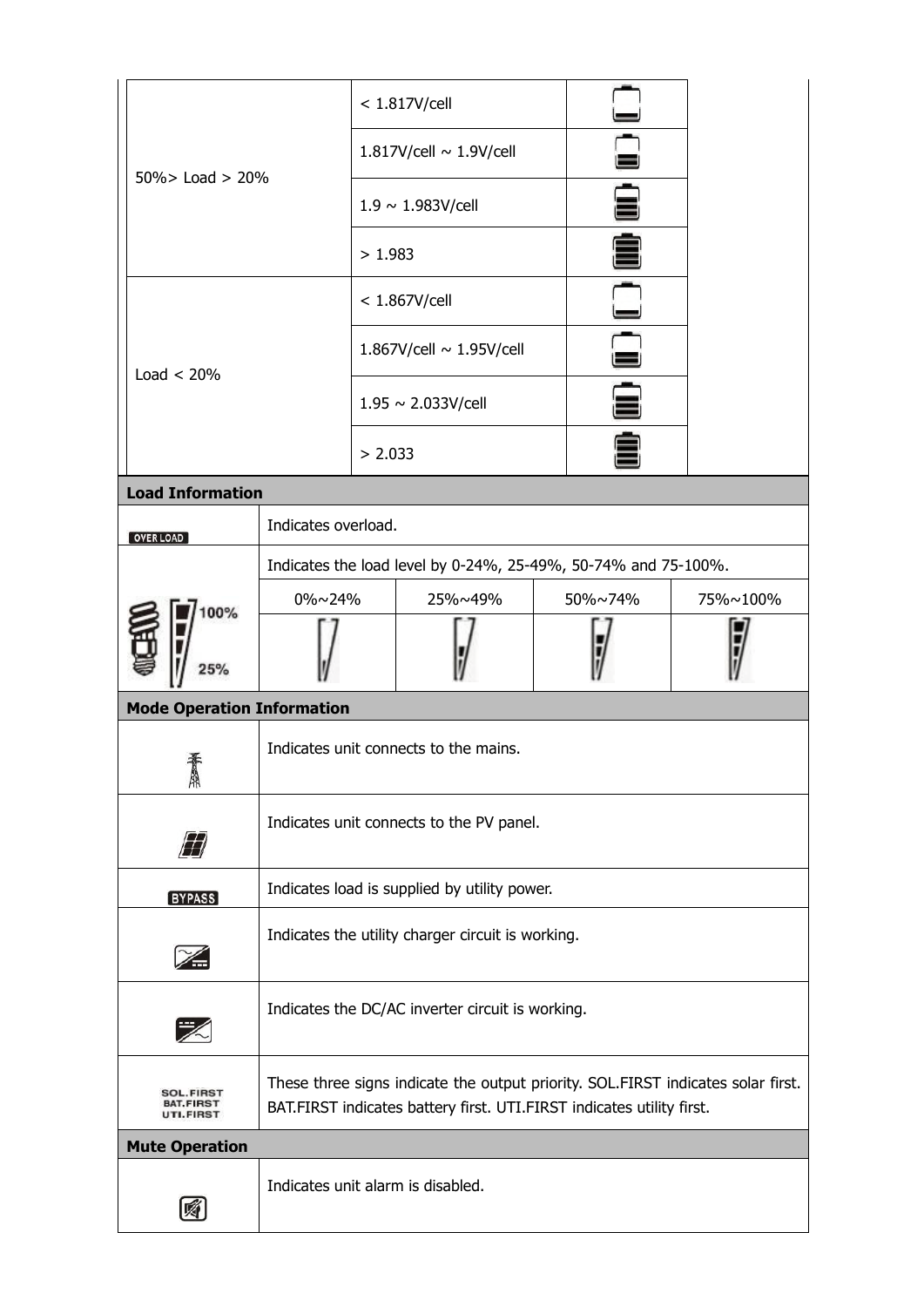# Specification

| NO.            | Item                                   | <b>General Parameter</b> | <b>Remark</b>             |
|----------------|----------------------------------------|--------------------------|---------------------------|
|                | <b>Battery Specification</b>           |                          |                           |
| $\mathbf{1}$   | Cell Model                             | IFR 32700-5Ah            | Single cell capacity 5Ah  |
| $\overline{2}$ | Casing Material for Single Cell        | Nickel plated steel      |                           |
| 3              | Nominal Capacity (0.2C <sub>5</sub> A) | 100Ah                    | Battery pack capacity     |
| 4              | Nominal Voltage                        | 51.2V                    | Single cell voltage: 3.2V |
| 5              | <b>Nominal Energy</b>                  | 5.12KWh                  |                           |
| 6              | Max Charge Voltage                     | 58.4V                    |                           |
| $\overline{7}$ | Discharge Cut-off Voltage              | 44V                      |                           |
| $\,8\,$        | Allowed Max Constant Charge Current    | 80A                      |                           |
| 9              | Allowed Max Discharge Power            | 3KW                      |                           |
| 10             | Allowed Max Cont. Discharge Current    | 100A                     |                           |
| 11             | Allowed Max Pulse Discharge Current    | 130A                     | < 1 second                |
|                | PV Input (DC)                          |                          |                           |
| 12             | MPPT Voltage Range                     | 60~115Vdc                |                           |
| 13             | Max Charging Current                   | 60A                      |                           |
| 14             | <b>MPPT Tracker</b>                    | $\mathbf{1}$             |                           |
| 15             | <b>Input Terminal</b>                  | $\mathbf{1}$             |                           |
|                | AC Input (AC)                          |                          |                           |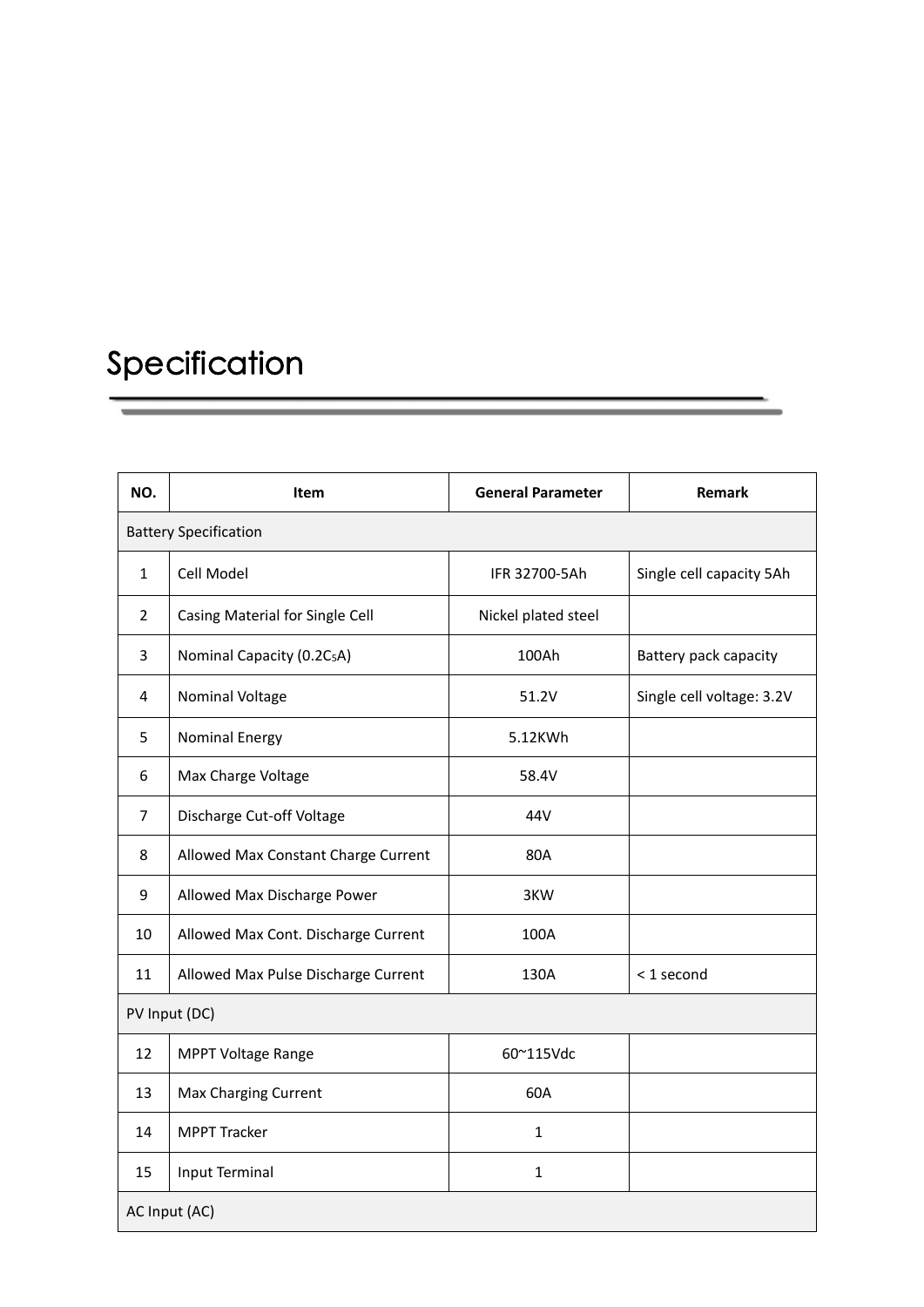| 16         | <b>AC Input Voltage</b>                          | 100/110/120Vac       |                                    |
|------------|--------------------------------------------------|----------------------|------------------------------------|
| 17         | Grid Voltage Range                               | 120 (±2%) Vac        |                                    |
| 18         | Nominal Frequency                                | 50/60Hz              |                                    |
| 19         | Max Input Current                                | $20A \pm 5A$         |                                    |
|            | AC Output (AC)                                   |                      |                                    |
| 20         | Nominal Output Voltage                           | 100/110/120Vac       |                                    |
| 21         | Nominal Output Frequency                         | 50/60 (±0.3) Hz      |                                    |
| 22         | Rated Output Power                               | 3KW                  | (Overload: 110% rated,<br>10s)     |
| 23         | Type of Phase                                    | Single Phase         |                                    |
| Efficiency |                                                  |                      |                                    |
| 24         | Inverter Efficiency                              | 93%                  |                                    |
| 25         | Lithium Battery Efficiency                       | 100%                 |                                    |
| 26         | System Efficiency                                | 95%                  |                                    |
|            | <b>Environmental Conditions</b>                  |                      |                                    |
| 27         | Humidity<br>Temperature &<br>Working<br>Range    | 0~60℃, ≤75%RH        |                                    |
| 28         | Temperature<br>Humidity<br>&<br>Storage<br>Range | 0~45°C, 45%~75%RH    |                                    |
| 29         | Installation Altitude (above sea level)          | <2000m               |                                    |
|            | Safety Protection                                |                      |                                    |
| 30         | IP Level                                         | <b>IP54</b>          |                                    |
| 31         | <b>BMS Protection</b>                            | Yes                  | Refer to the BMS<br>specifications |
| 32         | <b>Inverter Short Circuit Protection</b>         | 440A                 | <b>10S</b>                         |
| 33         | Master Switch                                    | Yes                  |                                    |
| Others     |                                                  |                      |                                    |
| 34         | DC Output                                        | 2 x USB DC 5V 2.1A   |                                    |
| 35         | Communication                                    | WIFI/GPRS            |                                    |
| 36         | <b>Certification (Battery Cell)</b>              | CE-EMC, UN38.3, MSDS |                                    |
| 37         | Product Size (HxWxD)                             | 861x706x355 (±3) mm  |                                    |
| 38         | Product Weight                                   | 116 kg               |                                    |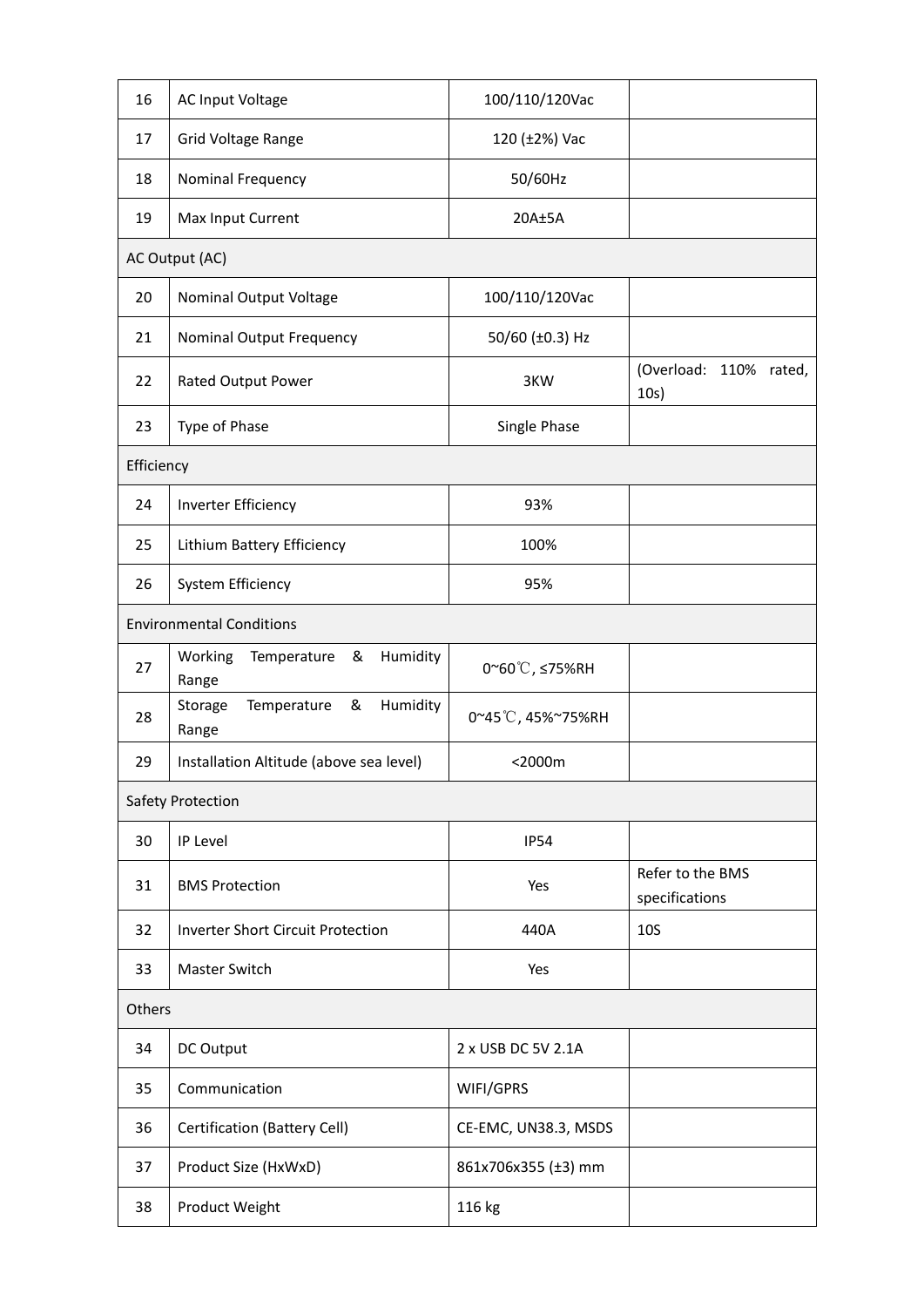| 39 | Plywood Packing Size (HxWxD) | 940x750x545 (±5) mm |  |
|----|------------------------------|---------------------|--|
| 40 | Gross Weight                 | 137 kg              |  |

| <b>Built-in LiFePo4 Battery BMS Protection Parameters</b> |                                               |                             |  |  |
|-----------------------------------------------------------|-----------------------------------------------|-----------------------------|--|--|
| Function                                                  | Item                                          | <b>Technical Parameters</b> |  |  |
| Over-voltage<br>Protection                                | Single cell over-voltage protection           | 3.8V                        |  |  |
|                                                           | Single cell over-voltage protection recover   | 3.4V                        |  |  |
|                                                           | Battery pack over-voltage protection          | 58.4V                       |  |  |
|                                                           | Battery pack over-voltage protection recover  | 50.6V                       |  |  |
|                                                           | Single cell low-voltage protection            | 2.65V                       |  |  |
| Low-voltage                                               | Single cell low-voltage protection recover    | 3.0V                        |  |  |
| Protection                                                | Battery pack low-voltage protection           | 44V                         |  |  |
|                                                           | Battery pack low-voltage protection recover   | 45V                         |  |  |
|                                                           | Charge over-temperature protection            | $60^{\circ}$                |  |  |
|                                                           | Charge over-temperature protection recover    | 50°C                        |  |  |
|                                                           | Charge low-temperature protection             | $0^{\circ}$ C               |  |  |
| Temperature                                               | Charge low-temperature protection recover     | $5^{\circ}$ C               |  |  |
| Protection                                                | Discharge over-temperature protection         | 60°C                        |  |  |
|                                                           | Discharge over-temperature protection recover | 55°C                        |  |  |
|                                                           | Discharge low-temperature protection          | $-20^{\circ}$ C             |  |  |
|                                                           | Discharge low-temperature protection recover  | $-10^{\circ}$ C             |  |  |
|                                                           | Charge/Discharge over-current protection      | 130A, 1S                    |  |  |
| Over-current<br>Protection                                | Short circuit protection                      | 440A, 400uS                 |  |  |
|                                                           | Recover method                                | Restart                     |  |  |